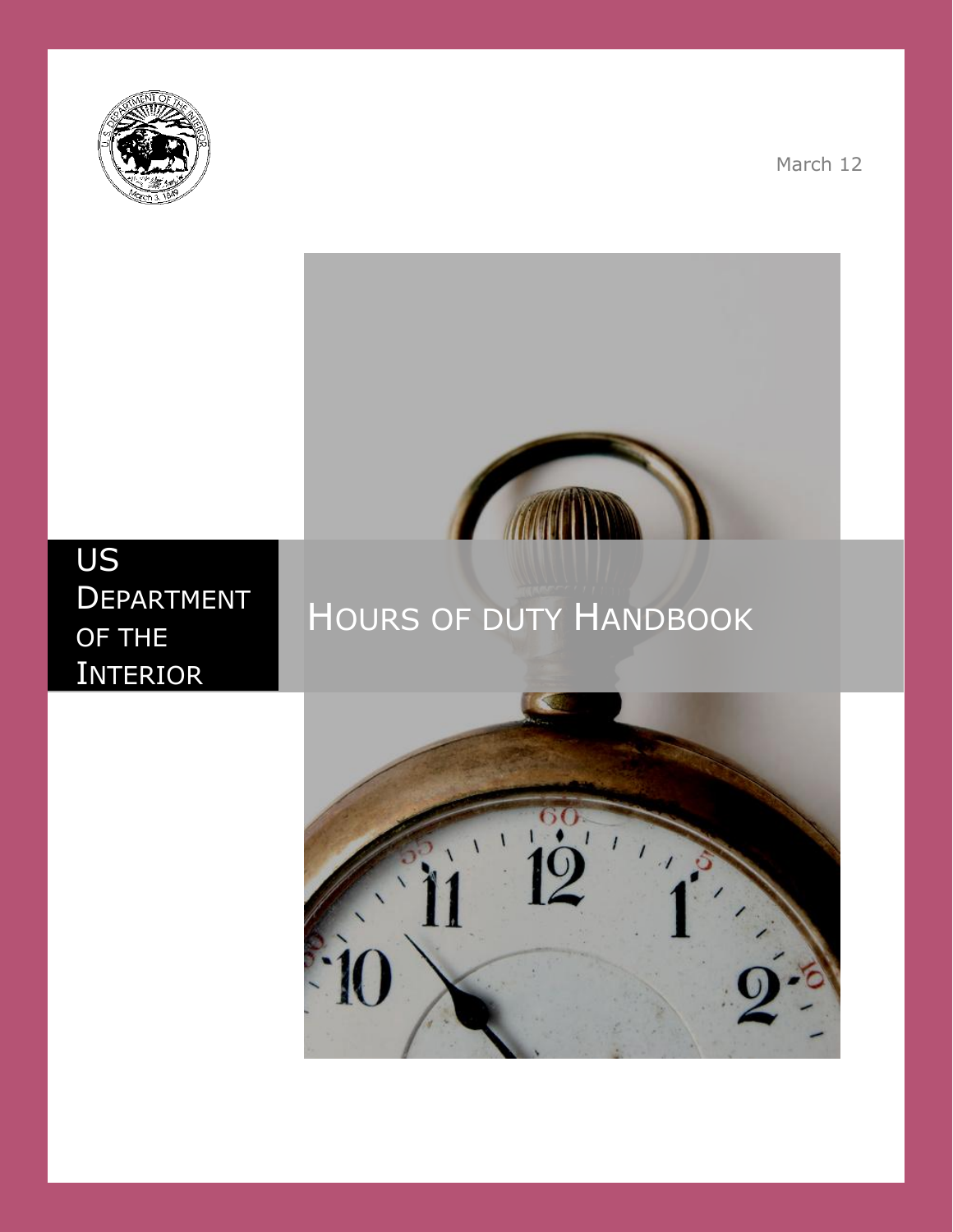# **Table of Contents**

| 3-1 Variation in Work Schedules for Educational Purposes 11                |  |
|----------------------------------------------------------------------------|--|
|                                                                            |  |
|                                                                            |  |
| Chapter 4 - Weather Related or Excused Absence in Emergency Situations  12 |  |
| 4-1 Emergencies Occurring During the Normal Work Day 14                    |  |
|                                                                            |  |
|                                                                            |  |
|                                                                            |  |
|                                                                            |  |
|                                                                            |  |
|                                                                            |  |
|                                                                            |  |
|                                                                            |  |
|                                                                            |  |
|                                                                            |  |
|                                                                            |  |
|                                                                            |  |
|                                                                            |  |
|                                                                            |  |
|                                                                            |  |
|                                                                            |  |
|                                                                            |  |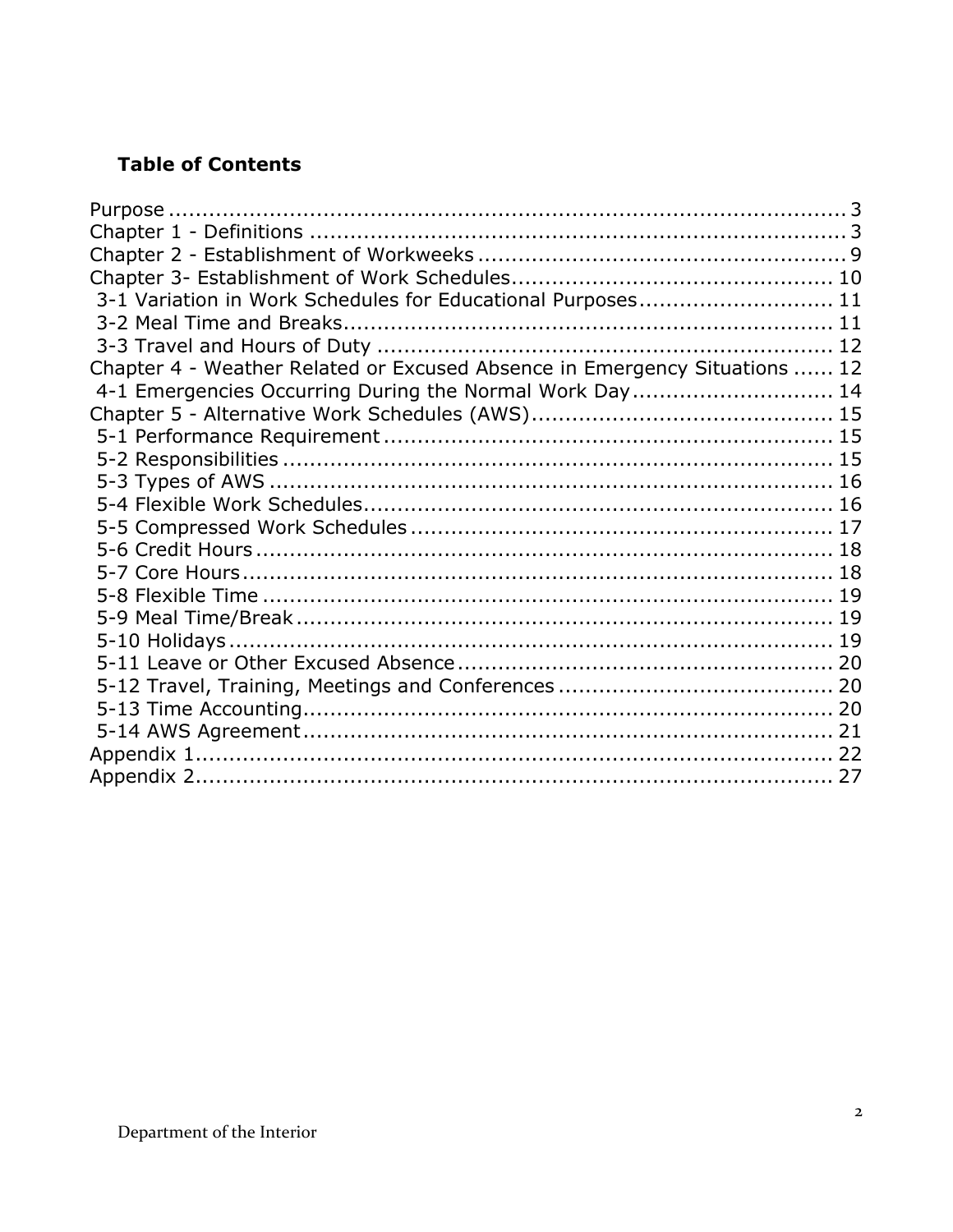#### **Purpose**

The purpose of the Hours of Duty Departmental Handbook is to establish Departmental Hours of Duty procedures. The Hours of Duty Departmental Handbook will accompany the DM 370 Chapter 610: Hours of Duty.

Where labor contracts exist, bureaus/offices are cautioned to follow negotiated collective bargaining agreements regarding topics covered in this handbook.

#### **Chapter 1. Definitions**

**Administrative Workweek**. A period of 7 consecutive calendar days. The administrative workweek for Department of the Interior employees is normally Sunday through Saturday. Bureau/office heads may establish a regularly scheduled administrative workweek which consists of the 40-hour basic work week plus such periods of overtime work or standby time as are regularly required.

**Alternative Work Schedules (AWS)**. Schedules that allow employees some flexibility in the hours worked.

**AWS Days Off.** Under an alternative work schedule, the days out of the pay period that may be scheduled by the employees and supervisor/manager to be non-work days.

**Basic Workweek**. For full-time employees a 40-hour week that does not extend over more than 6 of any 7 consecutive days and that specifies the days and hours within the administrative workweek constituting the basic workweek. The basic workweek for an employee serving under a first 40-hour tour of duty (i.e., a tour without the requirement for specific days and hours within the administrative workweek) is the first 40 hours of work performed within a period of not more than 6 days of the administrative workweek. Although the first 40 hour tour of duty may be used in any situation when deemed necessary, it is typically used for an employee engaged in professional or technical engineering or scientific activities who is assigned to perform the duties of a professional or support technician position in the physical, mathematical, natural, medical, or social sciences or in engineering or architecture. Because a flexible or compressed work schedule may provide for a tour of duty that is other than the standard 40-hour workweek, an employee on either of these schedules has a basic work requirement rather than a basic workweek. For a part-time employee,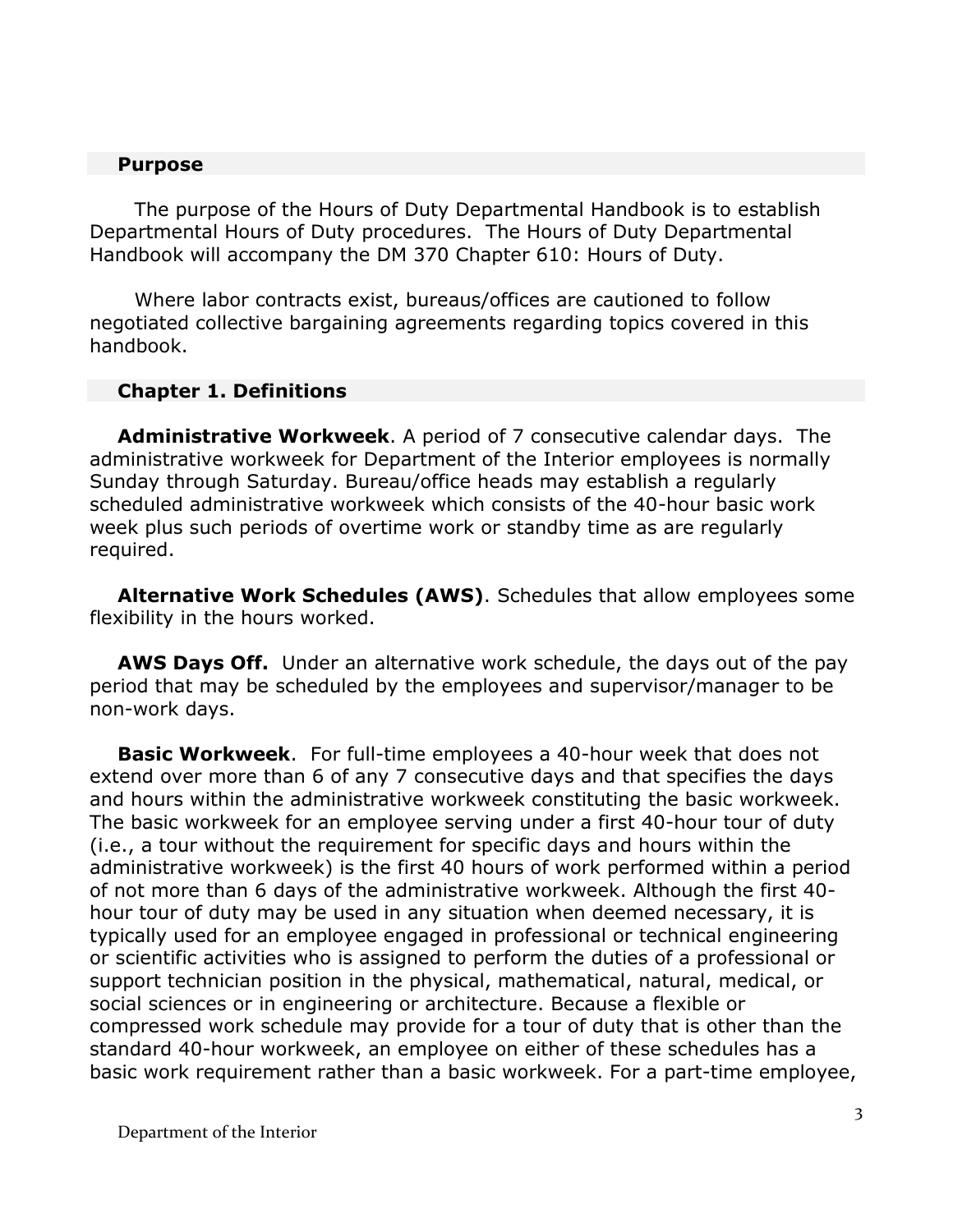the basic workweek is the specific days and hours the employee is officially scheduled to work during the administrative workweek**.**

**Basic Work Requirement**. The number of hours, excluding overtime hours, an employee must work or otherwise account for by leave, credit hours, holiday hours, excused absence, compensatory time off, or time off as an award.

**Biweekly Pay Period**. The 2-week period for which an employee is scheduled to perform work.

**Compensatory Time**. Paid absence from duty taken by an employee in lieu of monetary payment for an equivalent amount of irregular or unscheduled overtime worked. Compensatory time may be earned and used in as little as 15 minute increments. Compensatory time must be used within 26 pay periods or it will expire.

**Compensatory Time Off for Travel**. Compensatory time off for travel is earned by an employee for time spent in a travel status away from the employee's official duty station when such time is not otherwise compensable.

**Compressed Schedule**. For a full-time employee, an 80-hour biweekly basic work requirement that is scheduled for a period that is less than 10 work days. For a part-time employee, a compressed schedule has a basic work requirement that is less than 80 hours that is scheduled for a period that is less than 10 work days and that may require the employee to work more than 8 hours in a day.

**Core Hours**. That part of the schedule of hours during the work day, workweek, or pay period that is within the tour of duty and during which employees must be present at work, on leave, or other excused absence.

**Credit Hours**. Hours in excess of the normal hours worked in a pay period that are worked voluntarily (and with supervisor's approval). A maximum of 24 credit hours can be accrued and carried over for use in another pay period. Members of the Senior Executive Service are prohibited from accruing credit hours.

**Emergency Employees.** Those who occupy critical positions; i.e., those jobs that may be vital to public health, safety, welfare, national defense, or the operation of essential facilities or functions.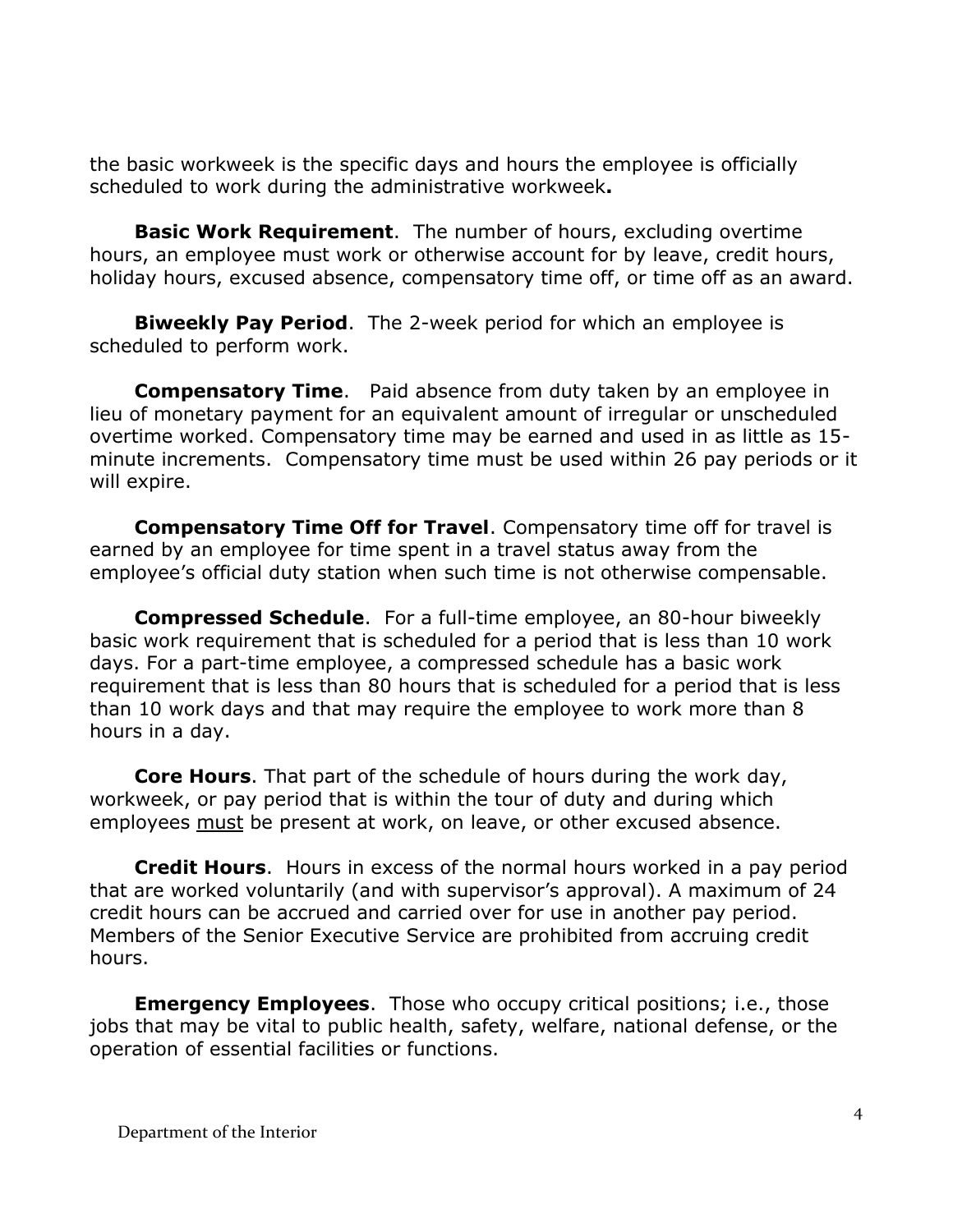**Emergency Situation.** A situation where a significant number of employees are prevented from reporting for work on time or where responsible officials in an area must temporarily shut down part or all of their activities. Areawide emergencies are often announced by State or local authorities in public warnings or declarations of an emergency or a disaster; e.g., snow warnings, severe icing conditions, floods, earthquakes, hurricanes, air pollution, power failures, or interruption of public transportation. Some emergencies, such as equipment failures, fires, or lapsed appropriations, may affect only a part of an area or a limited number of employees in the area.

**Excused Absence.** Commonly referred to as administrative leave. An employee absence approved by a supervisor for which there is no charge made to the employee's annual or sick leave account. The appropriate official must charge the absence to the appropriate category of administrative leave. See Department Manual 370 DM 630 and/or bureau/office instructions for policy guidance for the limited use of excused absence within each bureau/office.

**Exempt Employee.** Exempt employees may be allowed to work beyond their scheduled 80 hours in a pay period without compensation under the Fair Labor Standards Act (FLSA) of 1938, as specified in 5 U.S.C. § 6123 and 6128.

**First 40-Hour Tour of Duty.** A supervisor will employ this tour of duty only in rare instances. When a supervisor finds that there is no other method of prescribing a regular schedule of definite hours for each work day of a regularly scheduled administrative workweek, they may find it necessary to employ this type of work schedule. Because the assignment of this tour of duty exposes the bureau/office to the potential of incurring additional premium pay costs, supervisors must document in writing the need for assigning this type of work schedule. Supervisors should not use this work schedule as a permanent arrangement. It is in the best interest of the Department and its employees for supervisors to determine, in advance of the administrative workweek, the work schedules for all of their employees. In situations where this is not possible, if the employee is a full-time employee, the first 40 hours of work performed within a period of not more than 6 days of the administrative workweek may be established as the basic workweek. All work performed by an employee within the first 40 hours is considered regularly scheduled work for premium pay and hours of duty purposes. Any additional hours of officially ordered or approved work within the administrative workweek are overtime work.

**Flexible Time (flexitime).** Flexible times are the hours during the workday, workweek, or pay period that are within the tour of duty and during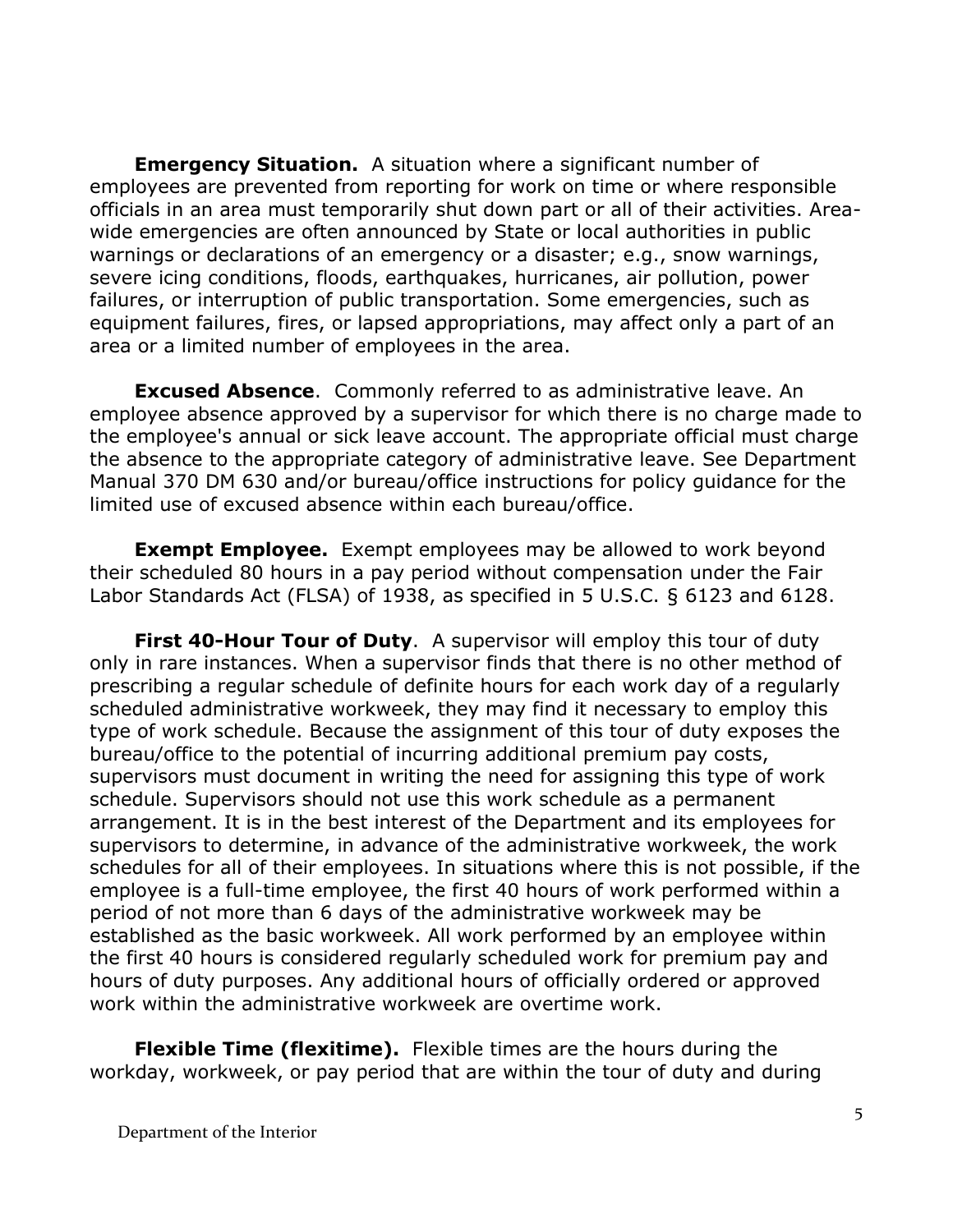which employees may choose to vary their time of arrival to and departure from the work site. The flexible times will be determined by each bureau/office and may be delegated down to individual supervisors as deemed appropriate by the bureau/office. For example, in the Office of the Secretary, flexible times are 6:30 a.m. to 9:30 a.m. and 3:30 p.m. to 7:30 p.m. The starting and ending times of alternative work schedules must be consistent with these flexible times; therefore, in this example the earliest employees may begin work is 6:30 a.m., and the latest they normally may work is 7:30 p.m.

**Flexible Work Schedule**. A work schedule that:

**(1)** In the case of a full-time employee, has an 80-hour biweekly basic work requirement that allows an employee to determine their own schedule within the limits set by the supervisor in accordance with the requirements and guidance set forth in this handbook; or

**(2)** In the case of a part-time employee, has a biweekly basic work requirement of less than 80 hours that allows an employee to determine their own schedule within the limits set by the supervisor in accordance with the requirements and guidance set forth in this handbook.

**Gliding Schedule**. A type of flexible work schedule in which a full-time employee who has a basic work requirement of 8 hours in each day and 40 hours in each week may select a starting and stopping time each day and may change starting and stopping times daily within the established flexible hours.

**Intermittent Employee.** Employees who serve without a regular scheduled tour of duty. Intermittent employees are paid only for the hours they actually work when required and requested by their supervisor.

**Irregularly Scheduled Overtime**. Overtime that is not specific as to the employee, day, hour, and time to be worked, or is scheduled later than midnight Saturday of the pay period before it is to be performed.

**Maxi-flex Schedule.** Flexible work schedule with a basic work requirement of 80 hours for the biweekly pay period for full-time employees. This type of work schedule allows for the establishment of flexible arrival and departure times, including flexible lunch periods and requires that specific core hours are established when the employee is required to be present and available during the workweek. There is no daily or weekly requirement as long as employees work or account for their whereabouts, by leave, credit time, or compensatory time off, to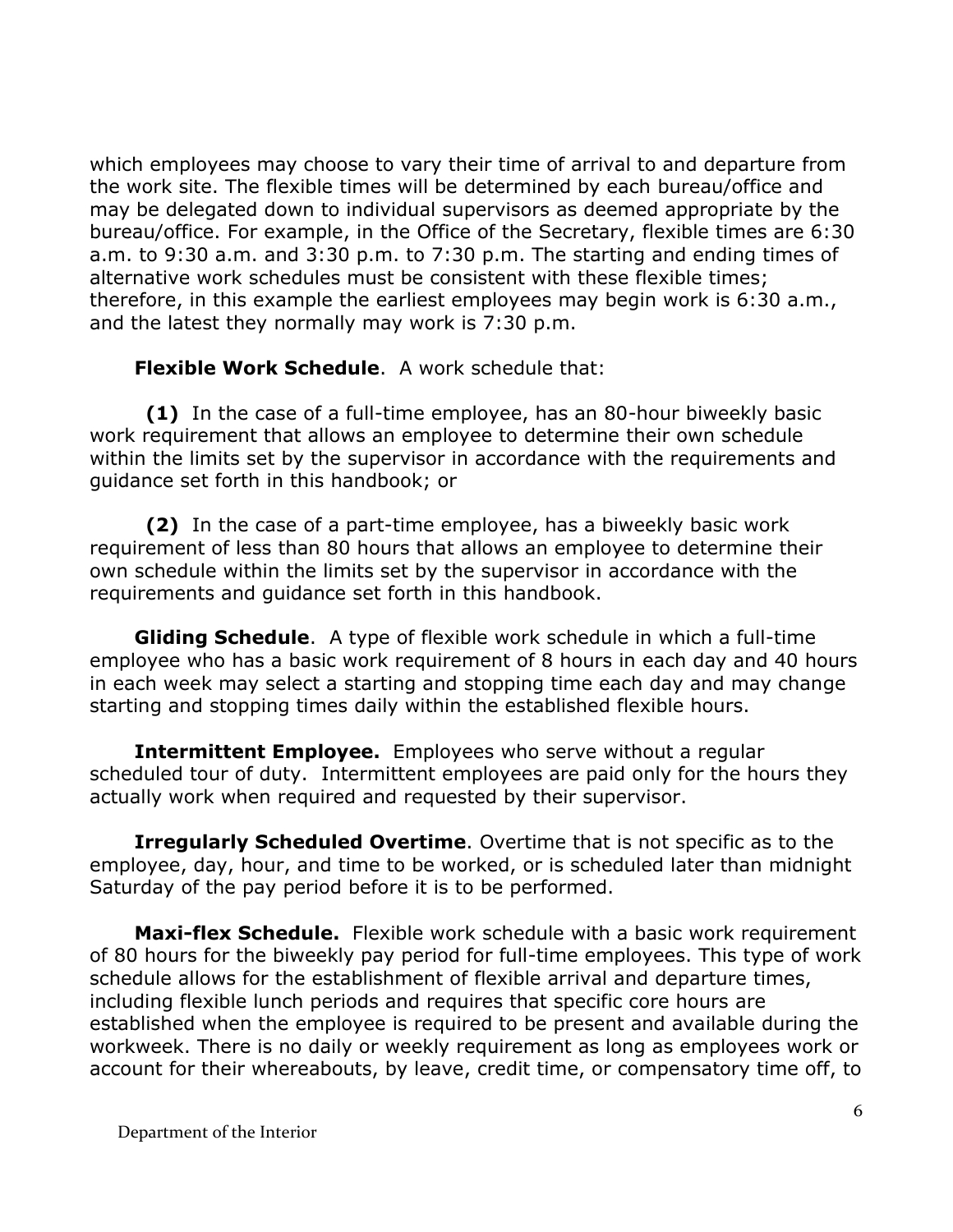meet their bi-weekly work requirement (80 hours for full-time employees). Employees may vary the number of hours they work each day and each week for a maximum of two days off per pay period.

 **Night Pay.** Night pay is paid for regularly scheduled work performed at night. This generally means work scheduled before the beginning of the administrative workweek. However, night pay is also paid for night work on a temporary assignment to a different daily tour of duty during the administrative workweek. Generally, night work must be performed between the hours of 6 p.m. and 6 a.m., including night work under a compressed work schedule.

**Non-Core Work Hours**. That part of an alternative work schedule (except compressed schedules) of working hours during which employees may choose their time of arrival and departure from the work site, within limits, consistent with duties and requirements of the position as set by a manager/supervisor.

**Non-Exempt Employees**. Generally administrative, technical and nonsupervisory employees who are covered by the overtime provisions of the FLSA of 1938, as specified in 5 U.S.C. §§ 6123 and 6128. Non-exempt employees cannot be permitted to work any hours beyond the 80 hours in a pay period without proper compensation (overtime or, if elected by the employee, compensatory time earned), unless voluntarily waived in accordance with alternative work schedule policy.

**Overtime.** All hours in excess of 8 in a day or 40 in an administrative workweek for an employee on a regular work schedule; or 80 hours in a pay period for an employee on an alternative work schedule, **which are officially ordered or approved in advance by a supervisor/manager**. Overtime may be earned and used in as little as 15-minute increments. Employees ordered to work overtime must do so, and management must compensate them with either overtime pay or compensatory time. Provisions of the FLSA apply.

**Part-Time.** Basic work requirements of less than 80 hours in a pay period which must be itemized by day and times on Form SF-52 (Request for Personnel Action). However, with supervisory approval and as permitted under a Maxi-flex schedule, a part-time employee can deviate from the hours documented on the SF-52, if the total number of hours worked remains the same. If the number of hours to be worked changes, a new SF-52 (Request for Personnel Action) must be submitted.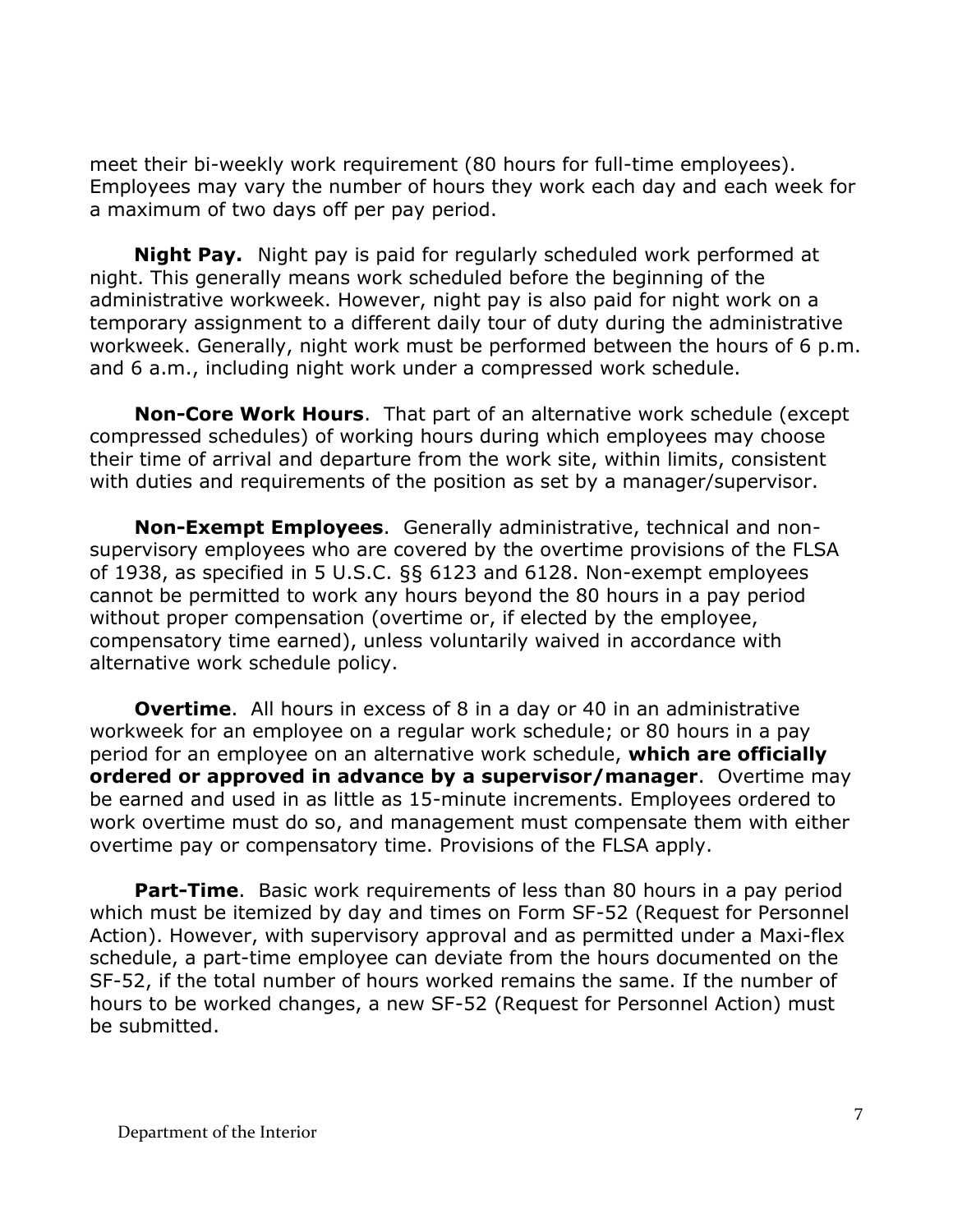**Prevailing Rate Employee.** Known as Federal Wage employees. Employees that are paid under the Federal Wage System. The Federal Wage System is a uniform pay system for skilled blue collar employees.

**Regularly Scheduled Administrative Workweek**. For a full-time employee, the period within an administrative workweek that the employee is regularly scheduled to work. For a part-time employee, the officially prescribed days and hours within an administrative workweek that the employee is regularly scheduled to work.

**Regularly Scheduled Overtime**. Overtime that is scheduled in advance of the basic work requirement. To be regularly scheduled, overtime work must be specific as to the employee, day, hour, and the time to be worked, and must be scheduled no later than midnight Saturday of the period before it is to be performed. Overtime which does not meet all above conditions is defined as irregular or occasional.

**Standby Time.** When an employee has a tour of duty that includes a period during which they remain at or within the confines of their station in a standby status rather than performing actual work, their regularly scheduled administrative workweek is the total number of regularly scheduled hours of duty a week including time in a standby status except that allowed for sleep and meals. For standby employees serving on a rotating shift system, the supervisor may adopt the two-thirds rule: two-thirds of each hour on the job to represent time in a pay status and one-third as time out for sleeping and eating.

**Suffer and Permit.** Work that is not requested or ordered by the employer, but still allowed, is generally considered hours worked, since the employer knows or has reason to believe that the employee is continuing to work and the employer is benefiting from the work being done. This work creates an entitlement to overtime compensation for employees nonexempt from the Fair Labor Standards Act.

**Sunday Premium Pay.** An employee is entitled to 25 percent of his or her rate of basic pay for work performed during a regularly scheduled basic 8-hour tour of duty that begins or ends on a Sunday. That is, an employee is entitled to Sunday premium pay equal to 25 percent of his or her rate of basic pay for each hour of Sunday work. For this purpose, Sunday work consists of non-overtime work during an employee's regularly scheduled basic tour of duty (not to exceed 8 hours) that begins or ends on a Sunday. Notwithstanding the normal 8-hour limit, for an employee on a compressed work schedule, all non-overtime hours in the employee's regularly scheduled daily tour of duty beginning or ending on a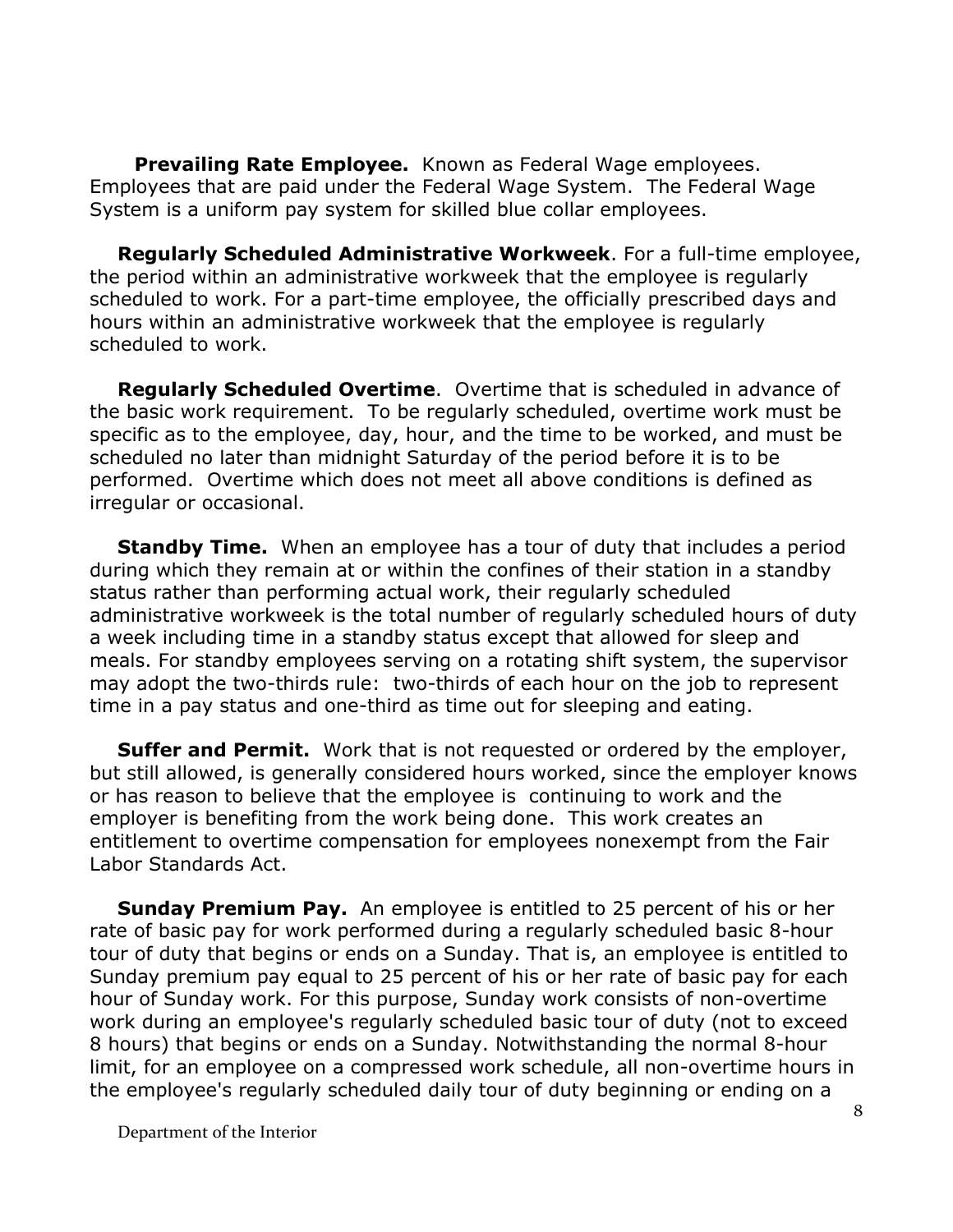Sunday constitutes Sunday work. Sunday premium pay is equal to 25 percent of an employee's rate of basic pay.

**Time Accounting.** A system which requires the supervisor to have a personal knowledge that employees are entitled to their pay. The manager/supervisor may require that employee keep track of the beginning and ending time of each day's work.

**Tour of Duty**. Under Flexible Work Schedule, identifies the limits set by an agency within which an employee must complete their basic work requirement of 80 hours per pay period for a full-time employee. Under a compressed work schedule or other fixed schedule, tour of duty is synonymous with the basic work requirement (set hours per day and set hours per pay period).

**Variable Day Schedule**. Type of flexible work schedule containing core hours on each work day in the week and in which a full-time employee has a basic work requirement of 40 hours in each week of the pay period, but in which an employee may vary the number of hours worked on a given work day within the week within the limits established for the work unit, as authorized in this handbook.

**Variable Week Schedule**. A type of flexible work schedule containing core hours on each work day in a pay period and in which a full-time employee has a basic work requirement of 80 hours for the pay period, but in which an employee may vary the number of hours worked on a given work day or the number of hours each week within the limits established for the work unit, as authorized in this handbook.

**Work Day**. That part of the day during which customers would expect the Department of the Interior and/or bureaus/offices to be "open". Supervisors must ensure that their offices are staffed during the work day.

**Work unit.** An entity located in one place with a specific mission, with homogeneous procedures or technology, and headed by a supervisor or manager authorized to certify time and attendance reports and approve leave.

#### **Chapter 2. Establishment of Workweeks**

For pay and leave purposes, any period of seven (7) consecutive calendar days, Sunday through Saturday, whenever possible, as designated by each bureau/office head or their designee. If the business needs of the bureau/office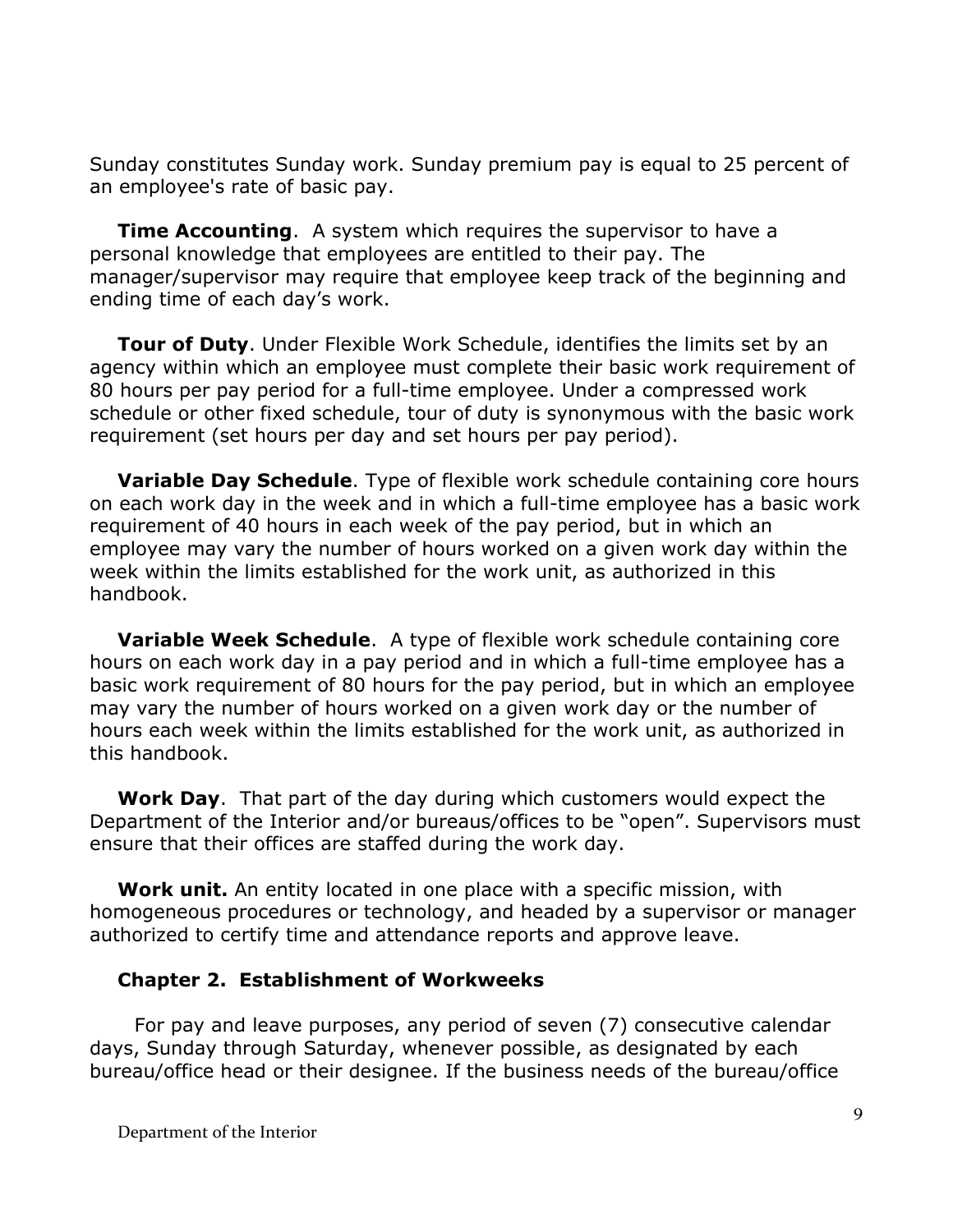require, the administrative workweek need not coincide with the calendar week. Assignments to tours of duty shall be made with as much advance notice to employees as possible but the advance notice shall not be less than one week.

### **Chapter 3. Establishment of Work Schedules**

Bureau/office heads should follow the general rules contained in 5 C.F.R. § 610.121 when establishing work schedules. On the other hand, if a bureau/office head determines that the general rule for establishing work schedules would cause a serious handicap in carrying out the work; would inhibit the utilization of employee carpools; or would substantially increase costs or reduce efficiency, a departure from the rule is authorized. However, records of variations in tours of duty, with the exception of staggered tours for normal operations, shall be maintained for purposes of leave and pay administration.

 Unless bureau/office heads determine that their mission would be seriously handicapped in carrying out the functions or that costs would be substantially increased, they shall provide that:

(1) Assignments to tours of duty are scheduled in advance of the administrative workweek over periods of not less than 1 week;

(2) The basic 40-hour workweek is scheduled on 5 days, Monday through Friday when possible, and the 2 days outside the basic workweek are consecutive;

(3) The working hours in each day in the basic workweek are the same;

(4) The basic non-overtime workday may not exceed 8 hours;

(5) The concurrence of holidays may not affect the designation of the basic workweek; and

(6) Breaks in working hours of more than 1 hour may not be scheduled in a basic workday.

When a bureau/office head or their designee knows in advance of an administrative workweek that the specific days and/or hours of a day actually required of an employee in that administrative workweek will differ from those required in the current administrative workweek, they will reschedule the employee's regularly scheduled administrative workweek to correspond with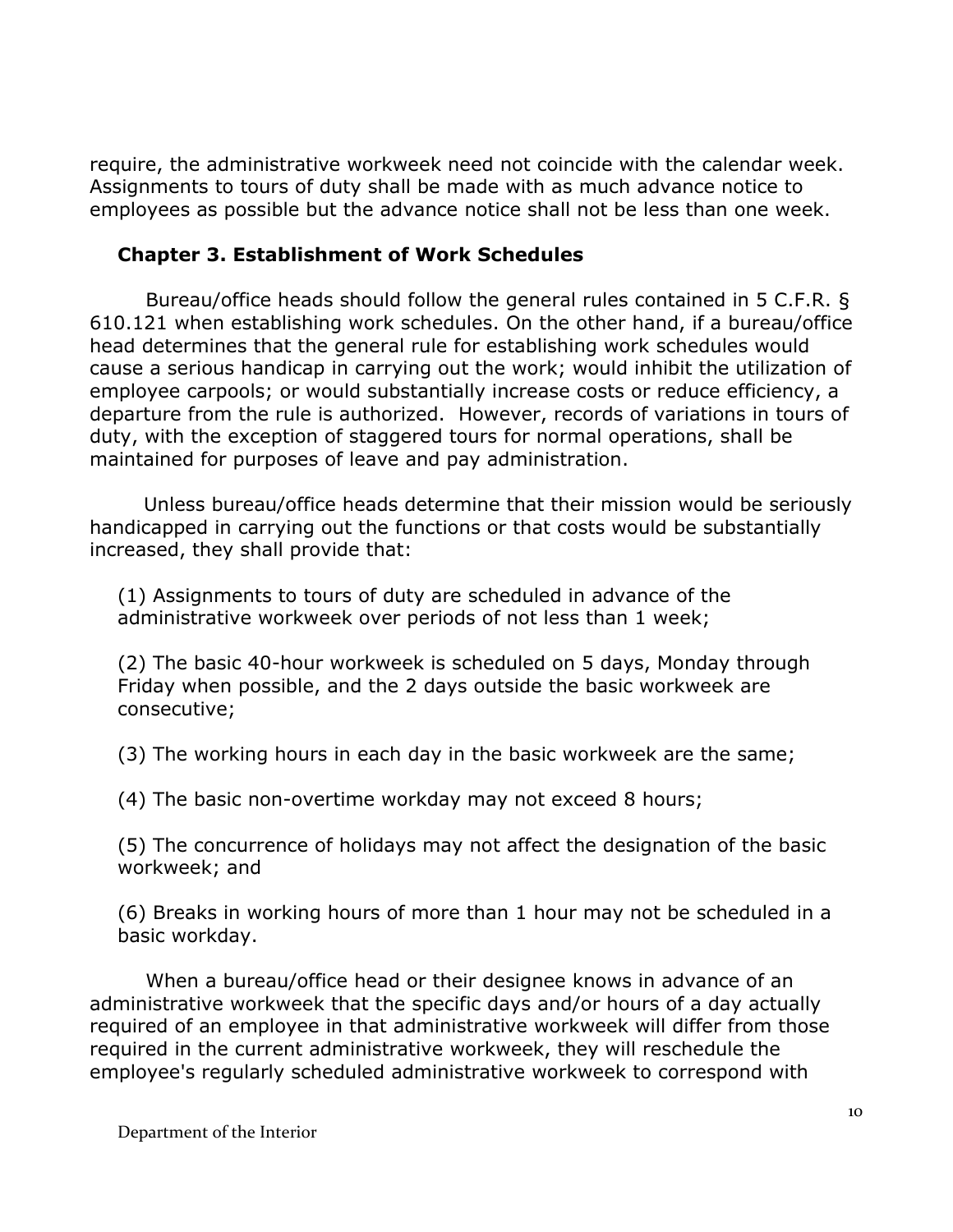those specific days and hours. The bureau/office head or their designee will inform the employee of the change and record the change on the employee's time and attendance report.

All work, including overtime, non-overtime Sunday work, and night work that is scheduled is considered regularly scheduled work for purposes of pay and leave administration. Failure to schedule a known work requirement as part of an employee's administrative workweek may entitle the employee to premium pay when the bureau/office head or their designee had:

(1) Specific knowledge of the employee's work requirement in advance of the start of the administrative workweek; and

(2) The opportunity to determine which employee needed to be scheduled or rescheduled to meet the specific days and hours of that work requirement.

Bureau/office heads or their designee must ensure that all employee requests to alter the normal administrative workweek and approvals are fully documented. In addition, a copy of the documentation must be maintained for record purposes.

# **3-1. Variation in Work Schedules for Educational Purposes**

A bureau/office head may authorize policy that permits employees to take one or more courses in a college, university, or other educational institution, provided that:

(1) The courses being taken are not made available or provided for by the bureau/office;

(2) The rearrangement of the employee's tour of duty will not significantly interfere with the accomplishment of the work required to be performed;

(3) Additional costs for personal services will not be incurred; and

(4) Completion of the courses will furnish the employee with skills necessary to perform more effective work in the bureau/office.

The employee may not receive any premium pay solely because the special tour of duty authorized under this section causes them to work on a day, or at a time during the day, for which premium pay would otherwise be payable.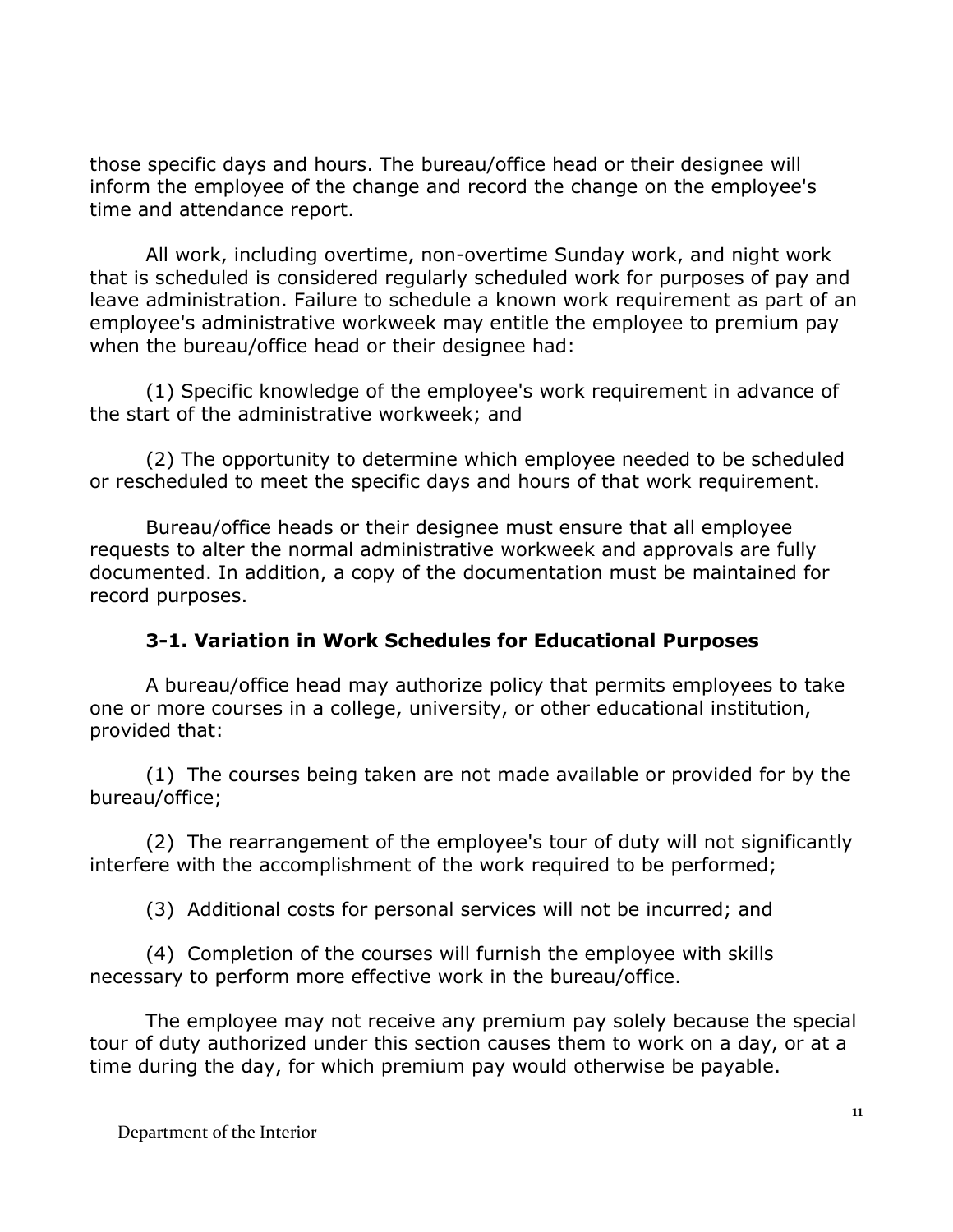#### **3-2. Meal Time and Breaks**

Meal time. An unpaid break of no less than 30 minutes and no more than one hour is required for each 6 hours or longer of work. The meal time or unpaid break may not be taken at the beginning or end of the normal scheduled workday. Unless provided for in a labor agreement, an employee has no entitlement to a paid break during work hours. Employees must work the number of hours appropriate to their work schedule.

Breaks. Agency heads have the authority to schedule "breaks" in an employee's workday of no greater than 1 hour. An example of such a break would be a break for lunch. During this period, an employee is off duty and in a nonpay status unless he/she is required to perform substantial official duties during the period. Lunch breaks are provided for either administratively or through negotiated agreements between agencies and unions.

**3-3. Travel and Hours of Duty**. To the maximum extent possible, supervisors will not require employees to travel during non-duty hours. When a supervisor determines that there is no choice but to require travel outside the regularly scheduled workweek, and the result is that the employee will not be paid overtime under 5 C.F.R. § 550.112(e), the supervisor will record their reasons for ordering travel at those hours and will, upon request, furnish a copy of the statement to the employee concerned. Details can be found regarding payment of overtime for travel in 5 U.S.C. Chapter 55 and 5 C.F.R § 550. When a supervisor directs an employee who is on a compressed work schedule to travel or attend training for a period of more than 1 week, they must place the employee on a normal work schedule of 8 hours per day, 5 days per week for the pay period(s) during which they attend the training or are on travel. When an employee is on travel, the supervisor may make an exception to this policy in cases where the employee can account for working the scheduled number of hours in each work day during the period of travel. For employees on a compressed work schedule, this will rarely be the case. In situations where the employee is in training, it would be an extremely rare situation in which the employee would be able to account for more than 8 hours a day. A supervisor may not change the administrative workweek of an employee to compensate the employee for travel on a day that would otherwise be a non-work day.

#### **Chapter 4. Weather Related or Excused Absence in Emergency Situations**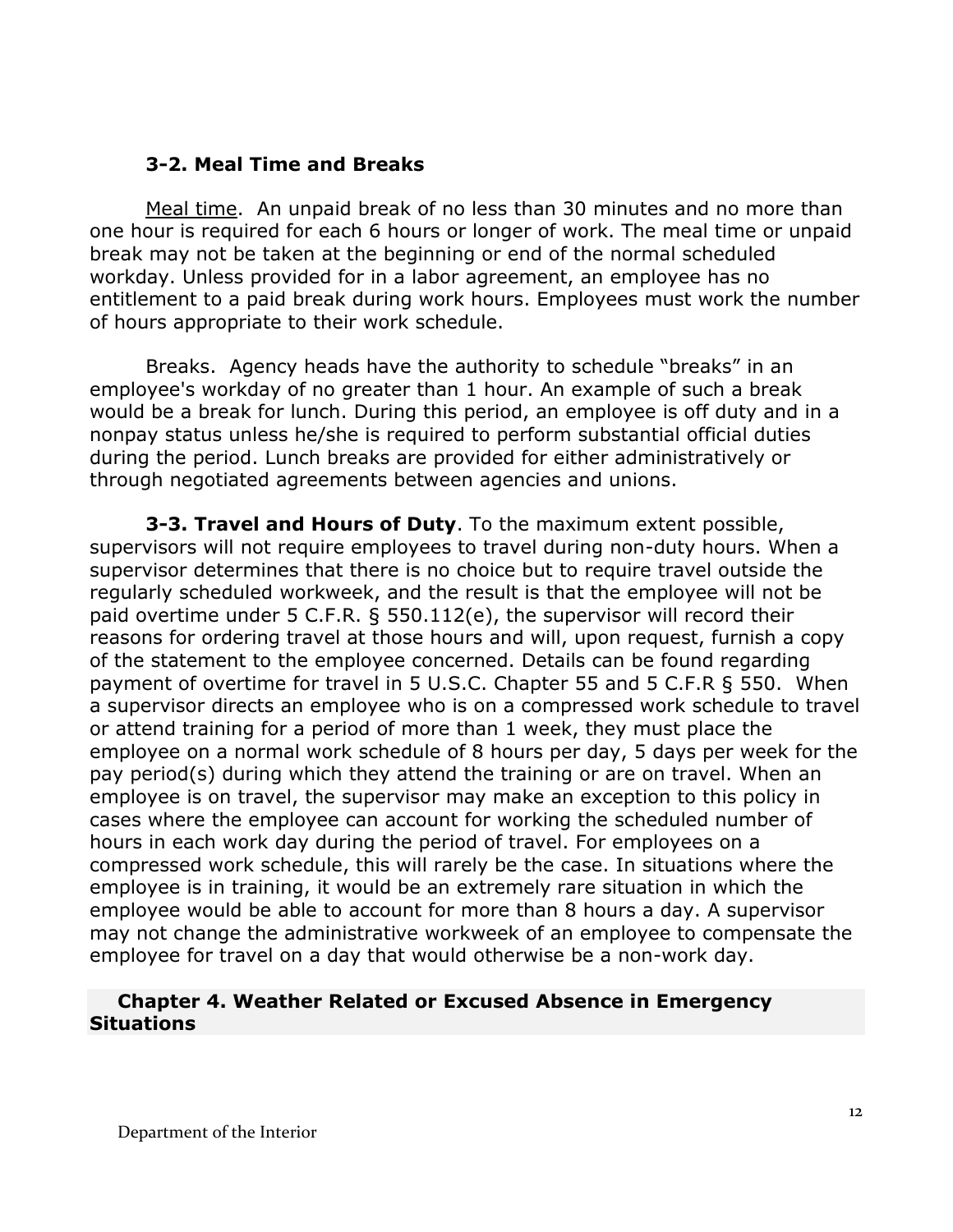Bureau/office heads may grant absence from duty without charge to leave or without loss of compensation under planned or emergency situations where office operations must be curtailed. Moreover, bureau/office heads can further delegate or assign responsibility for granting administrative dismissals as they deem necessary; however, this delegation must be documented in writing. This guidance applies to planned or emergency situations where agency operations must be curtailed for the following reasons:

- (1) Extreme weather conditions;
- (2) Interruption of transportation or building services; and
- (3) Better utilization of funds or resources.

Generally, management expects employees to be prepared to cope with difficult driving conditions and minor disruptions of public transportation systems. However, on occasion, emergency situations that are beyond the control of management or employees may arise and prevent the opening of all or some Federal offices or activities, prevent employees from reporting for work on time, or necessitate the early dismissal of employees. An emergency situation occurring at the worksite may also require management to close an office, or portions thereof, for short periods. A hazardous/emergency situation may result from snow emergencies, severe icing conditions, fires, floods, earthquakes, hurricanes, air pollution, power failures, interruptions of public transportation, or other conditions that affect significant numbers of employees, depending on the specific organization. Supervisors may excuse employee absences (grant administrative leave) when such absences are due to hazardous/emergency situations that are general rather than personal in scope and impact. Some emergencies such as equipment failures, fires, or lapsed appropriations may not affect all employees.

Managers/supervisors should rarely authorize group dismissal or closure and only when conditions are severe or where normal agency operations are significantly disrupted.

Managers/supervisors will not normally excuse absences for group dismissal for more than 3 work days for any single situation. If the need to curtail or shut down operations continues longer, managers/supervisors should consider other options, such as details to other duties, working at an alternative work site, or furlough.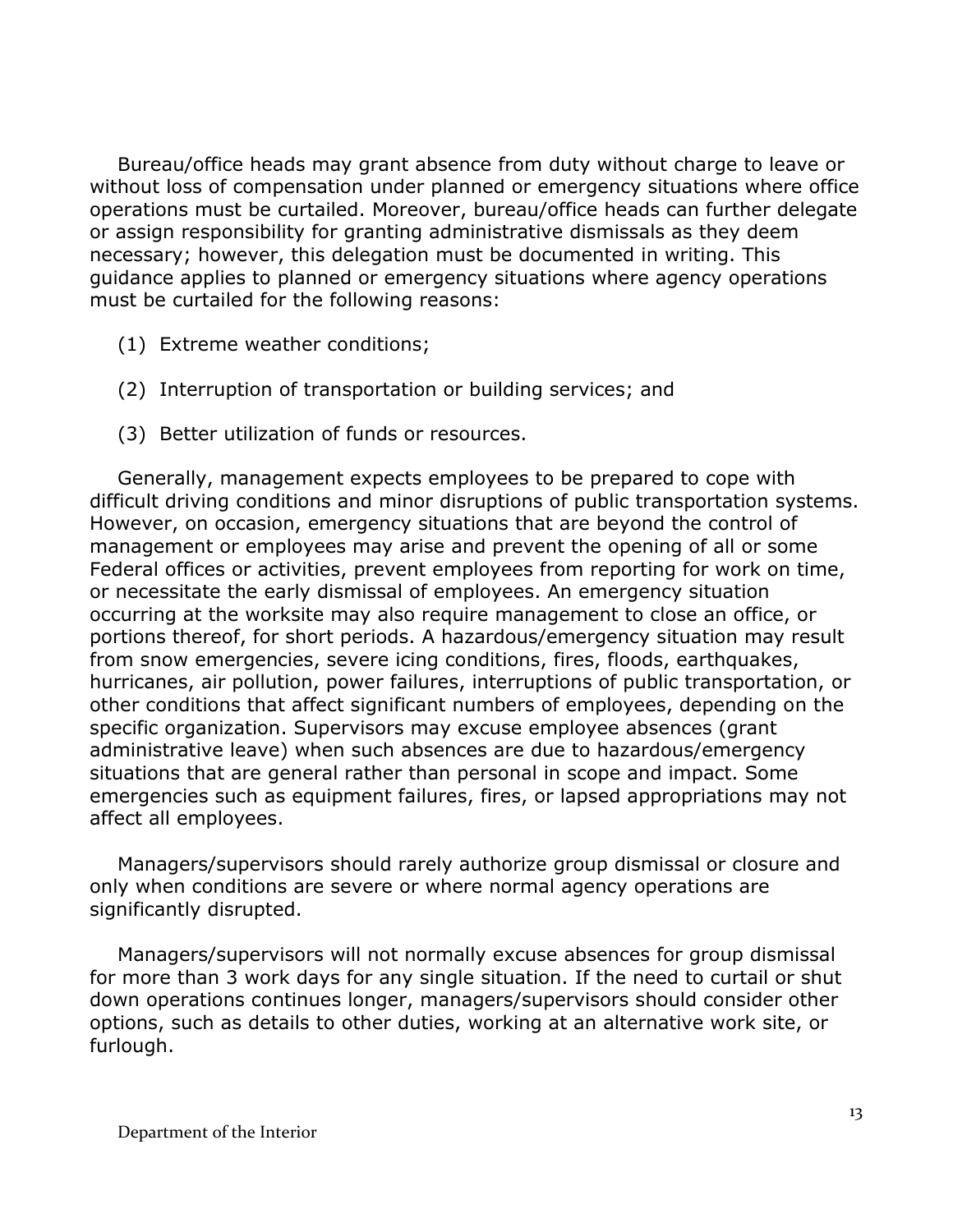Officials responsible for approving a group dismissal must:

(a) Base decisions for dismissal and leave charges on the extent to which employees are prevented from reporting to work or performing normal duties;

(b) Coordinate the impact of dismissals with the local governments and transit systems; and

(c) Promote equitable treatment of affected employees.

# **4-1. Emergencies Occurring During the Normal Work day**.

(1) Supervisors should grant excused absences (administrative leave) to employees on duty at the time of the announced dismissal for the remainder of the day, even if they were scheduled to take leave later in the day.

(2) An employee who leaves (with supervisory approval) after receiving official word of a pending dismissal but before the time set for dismissal must sign for leave for the period beginning with the departure time approved by the supervisor until the employee's official announced dismissal time.

(3) An employee who leaves before receiving official word of a pending dismissal must sign for annual leave, sick leave, or LWOP, as appropriate, for the remainder of the work day. In the event the employee refuses to sign for the appropriate category of leave, the supervisor will charge the employee with AWOL.

(4) An employee who is scheduled to return from leave during the period of dismissal must sign for leave from the time of the initial grant of leave to the time they were scheduled to return to duty. The supervisor will grant excused absence to the employee for any continuing absence beyond the time of the employee's scheduled return to duty that is due to the emergency.

(5) The supervisor of an employee who is absent on previously approved annual leave, sick leave, or LWOP for the entire work day must charge the scheduled leave for the entire work day.

(6) The supervisor of an employee who is scheduled to report for work before the time set for dismissal, but who fails to do so, must charge the employee annual leave, sick leave, LWOP, or other form of leave as appropriate, for the entire work day.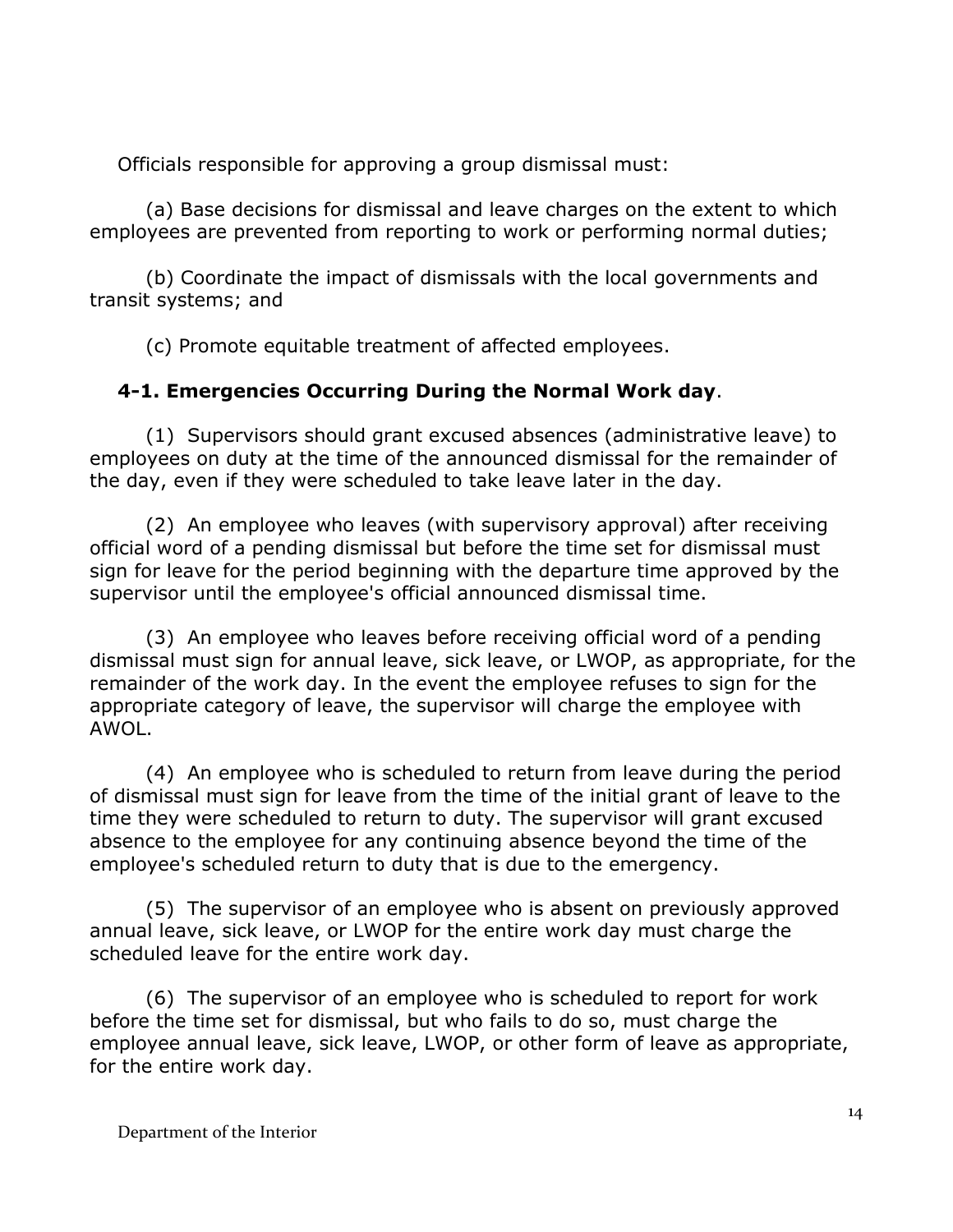(7) Bureau/office heads should encourage supervisors and managers to develop and initiate telework agreements to support Continuity of Operations Plans, and continue the work during Continuity events, public health emergencies, severe weather situations, and other emergency situations where employees may not be able to work from their normal worksite.

For additional guidance on Dismissal and Closure Procedures in the Washington DC Area, see: <http://www.opm.gov/oca/compmemo/dismissal.pdf> (If link does not open, please contact your servicing human resources office for further details.)

# **Chapter 5. Alternative Work Schedules (AWS).**

There are multiple options designed to meet both management and employee needs. The system's flexibility can improve not only the quality of customer service, but also the personal lives of employees. Each bureau/office will determine whether implementation of these flexibilities contributes to the effective management of an office and what specific types of AWS, if any, will be made available to employees. Where AWS is authorized, supervisors are encouraged to work with individual employees to ensure that all work schedules maintain office coverage and achieve performance results and accommodate the personal needs of employees to the maximum extent reasonable and practicable. Officials with the responsibility of approving/disapproving AWS must ensure that their decisions regarding individual requests are rational, fair, and based on legitimate, nondiscriminatory reasons.

# **5-1. Performance Requirement.**

The mission requirements and organizational goals and objectives of the Department as well as the established performance objectives of individual employees must continue to be met when an office utilizes AWS. If at any time organizational effectiveness, productivity, efficiency, or individual performance is negatively impacted, AWS arrangements may be restricted or terminated as necessary.

# **5.2. Responsibilities.**

Bureau Directors and Equivalent Offices - establish and/or modify AWS programs to meet the mission of their organization. The authority may be delegated as deemed appropriate.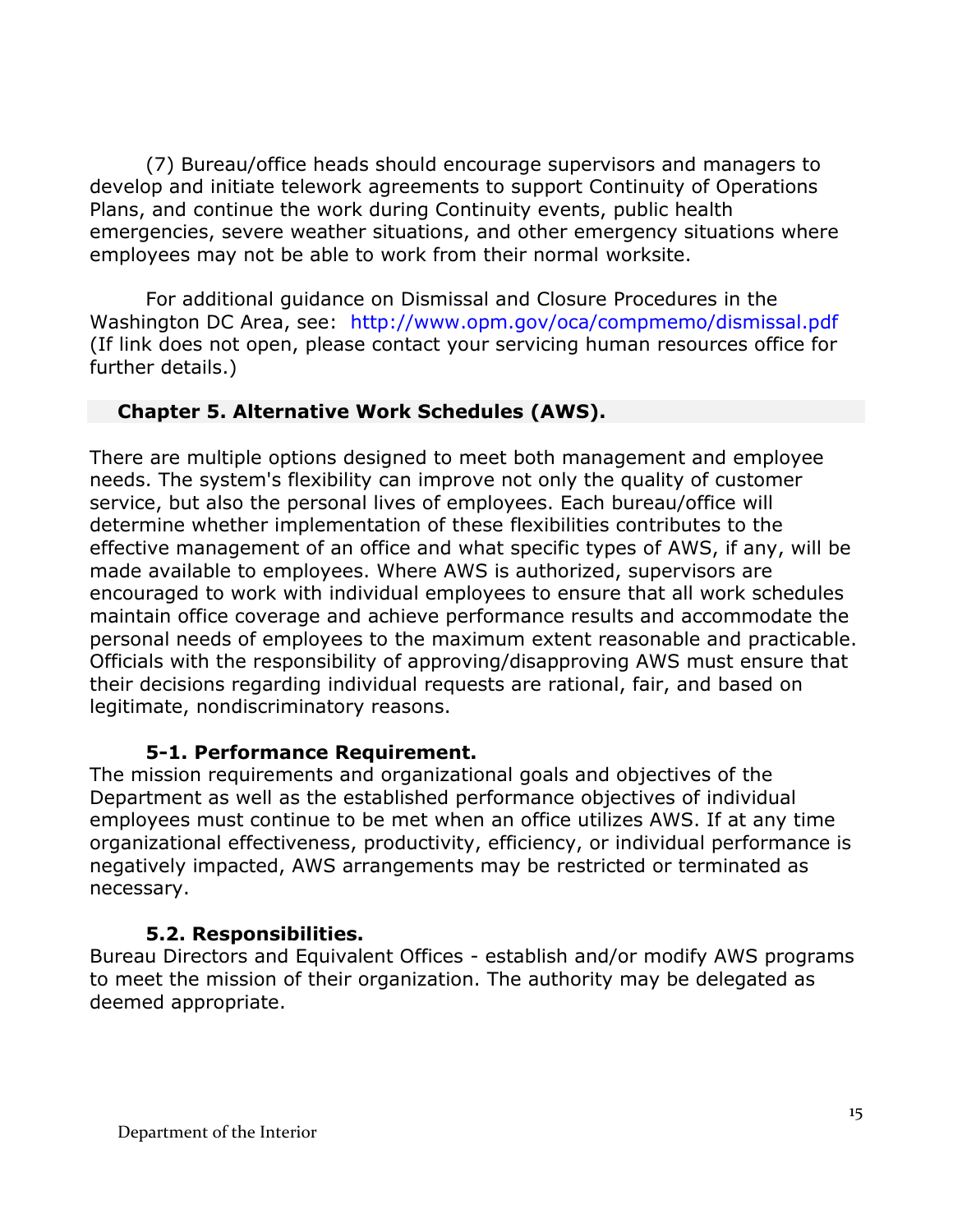Bureau Human Resources Offices - generally establish procedures to facilitate the provisions of establishing AWS in accordance with applicable laws, regulations, Departmental policy, and collective bargaining agreements.

Supervisors and Managers - approve or modify individual employee work schedules based on their assessment of the needs of the office and each employee's conduct and performance, and in order to accommodate, whenever reasonable and practicable, the employee's preferred arrival and departure times. Supervisors' monitor staff attendance and work practices to determine whether abuses are occurring in the use of AWS and will also assess the impact of the staff schedules on the functioning of the office. As a result of such monitoring or assessments, supervisors may restrict, modify, or cancel an employee's participation in AWS.

Employees - must coordinate their work schedules with their supervisors for approval in advance. Additionally, employees must adhere to the office attendance requirements (including the proper and accurate reporting of the actual hours they work) and adjust their work schedules, as required by their superiors, to ensure that the needs of the office are met.

Timekeepers - will monitor automated time and attendance (T&A) systems, work schedule forms and other required time accounting forms. Apparent discrepancies, such as unapproved overtime or unreported leave will be brought to the attention of the supervisor before the final T&A is submitted. T&A reports, T&A logs, and supporting documentation will be retained in accordance with regulatory guidance.

# **5-3. Types of AWS.**

The following describes the types of AWS; however, each bureau/office will determine which specific schedules are available to their employees and establish guidelines/procedures for the implementation of such schedules.

# **5-4. Flexible Work Schedules.**

Flexible Work Schedules have a work requirement of 80 hours within a pay period. Each flexible schedule has a designated core time when employees are expected to be at work or on approved leave. The core time usually coincides with the busiest customer service times.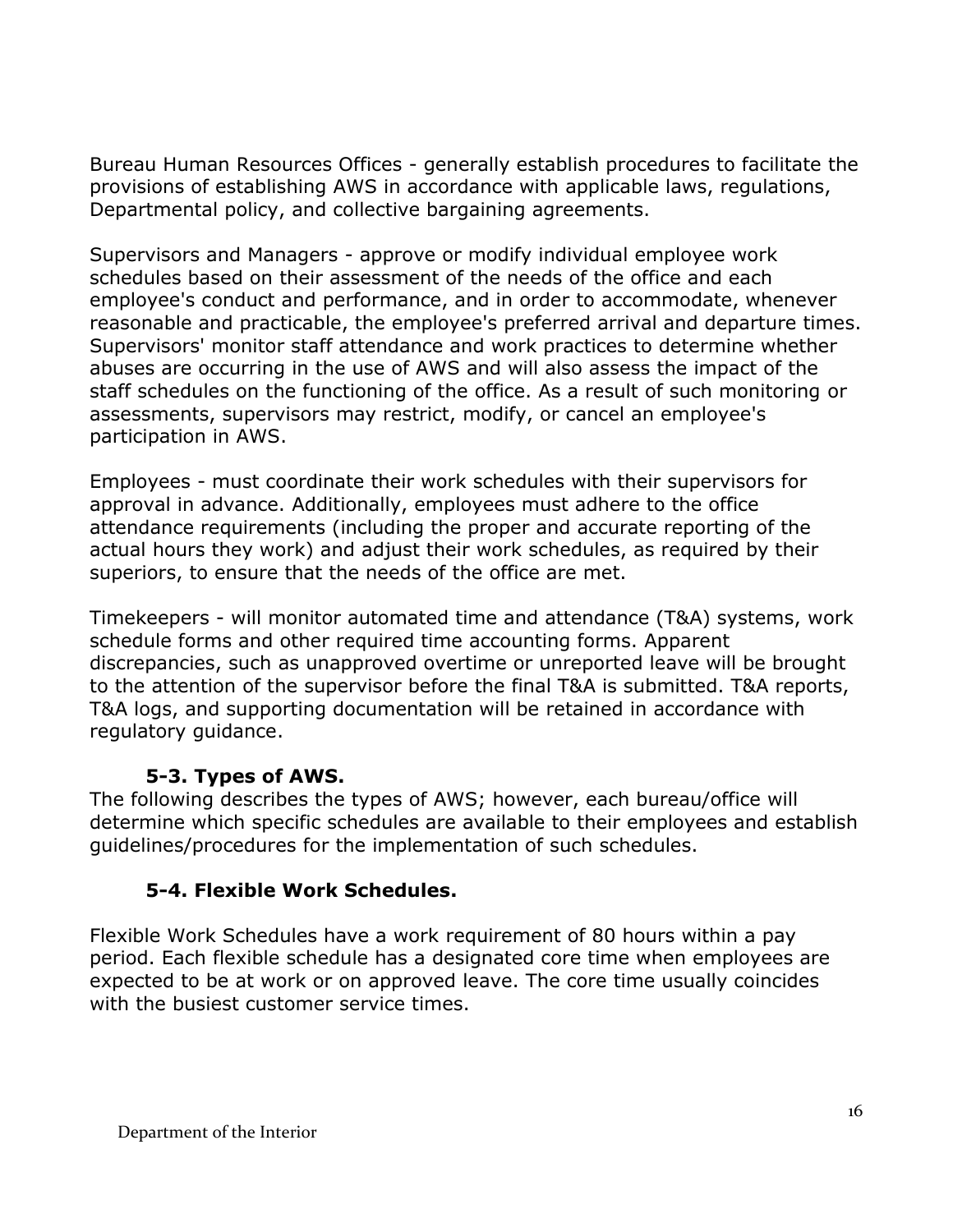Management establishes the parameters of employee options. Employees under flexible work schedules may work more than 8 hours a day as long as they stay within the established parameters.

Flexitime - commonly referred to as the "gliding schedule," this type of AWS provides for flexible arrival, departure and lunch periods and has specified core hours in each of 10 workdays in the pay period. Full-time employees are required to work during their scheduled work hours, or use leave credit time, and/or compensatory time off during specified core hours and eight regular hours on each often workdays in the bi-weekly pay period. Employees may be allowed to earn credit hours under the guidelines in this policy after the bi-weekly work requirement is met.

Maxi-flex - this type of AWS allows for the establishment of flexible arrival and departure times, and flexible lunch periods and requires that specific core hours be established on at least 3 days of the work week. There is no daily or weekly requirement.

Employees must work or account for their whereabouts, by leave, credit time, or compensatory time off, to meet their bi-weekly work requirement (80 hours for full-time employees). Employees may vary the number of hours they work each day and each week for a maximum of two days off per pay period. Employees working under this type of AWS should gain approval from their immediate supervisor for their "planned" schedule by the beginning of each pay period. Credit hours may be earned with supervisory approval, but will not accrue until after the biweekly work requirement is met.

In addition to full Maxi-flex, employees have the option of working schedules similar to those under a compressed schedule as follows:

Maxi-flex 5/4-9 - requires the employee to establish a daily schedule of 9 hours on each of 8 work days, 8 hours on 1 work day and 1 AWS day off per pay period. The AWS day off is established but may be "swapped" for another day within a pay period, with prior supervisory approval. Arrival and departure time bands and core hours are established for days on which work is scheduled. Flexible lunch periods are allowed, with prior supervisory approval. Credit hours may be earned, but will not accrue until after the bi-weekly work requirement has been met.

Maxi-flex 4/10 - requires the employee to establish a daily schedule of 10 hours on each of 4 workdays each week with I AWS day off per week. The AWS day off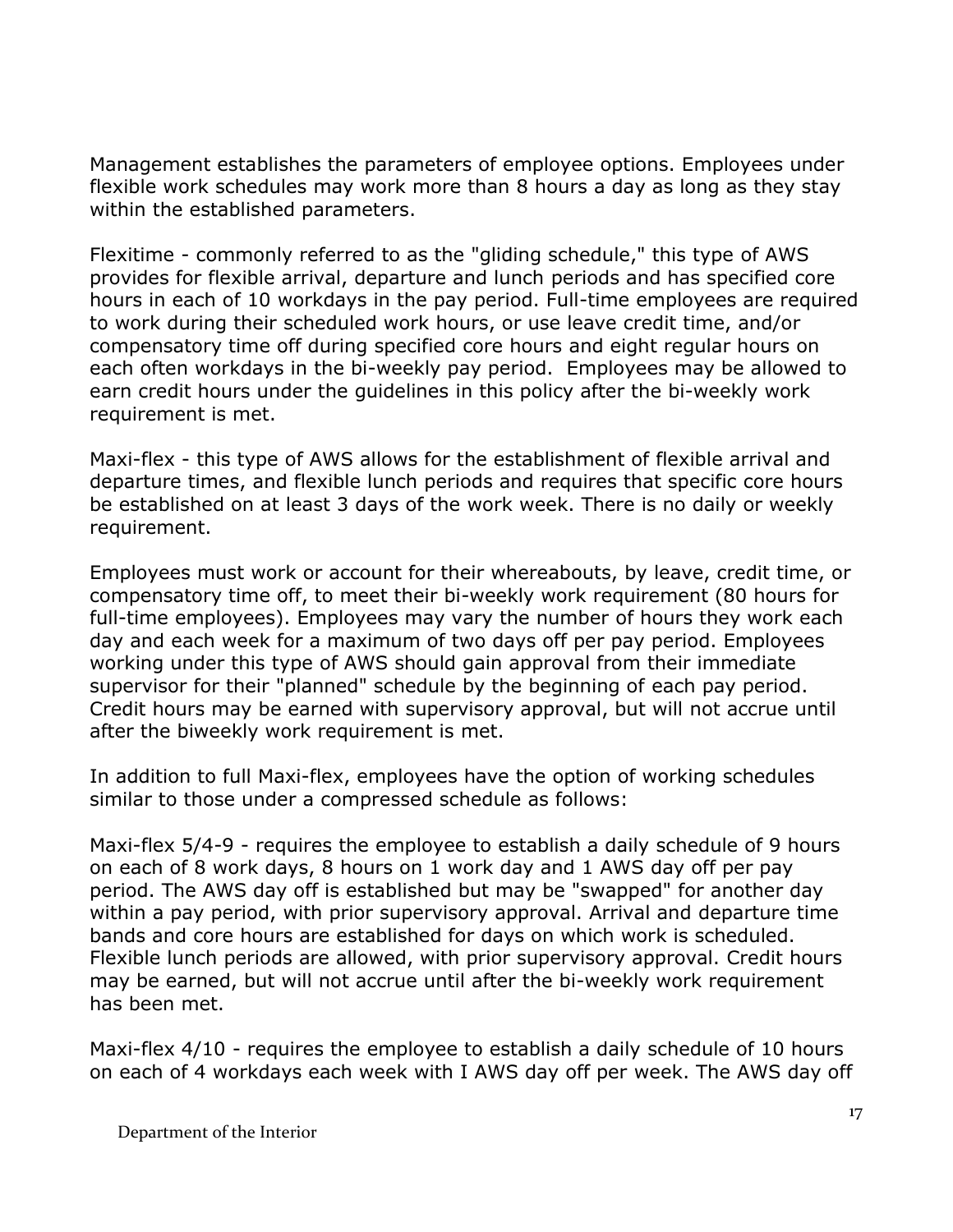is scheduled on a recurring basis, but may be "swapped" for another day within a pay period, with prior supervisory approval. Arrival and departure time bands and core hours are established for days on which work is scheduled. Flexible lunch periods are allowed with prior supervisory approval.

Credit hours may be earned, but will not accrue until the bi-weekly work requirement has been met.

# **5-5. Compressed Work Schedules.**

This type of AWS requires a fixed schedule where the employee may fulfill the biweekly work requirement on less than 10 workdays in the pay period. Arrival and departure times are fixed. There are no core hours, flexible time bands, or flexible lunch periods. Employees are limited to an hour uncompensated lunch period. Credit hours may not be earned.

Employees may select, with supervisory approval, a set arrival time and may work one of the following schedules:

Compressed 5/4-9 - under this schedule, employees work 9 hours on 8 workdays in the pay period, 8 hours on 1 day in the pay period and have 1 AWS day off The AWS day off is fixed at the time the schedule is established and may not be "swapped" for another day.

Compressed 4/10 - under this schedule, employees work four 10-hour days each week of the biweekly pay period and have 1 AWS day off each week. The AWS day off is fixed at the time the schedule is established and may not be "swapped" for another day.

# **5-6. Credit Hours.**

Credit hours, where authorized, are hours an employee works voluntarily, with prior supervisory approval, in excess of the normal hours worked in a pay period.

Credit hours can be carried over for use in another pay period. Supervisory approval is generally required to earn and use credit hours.

Credit hours must be earned within the time period established for the length of the workday. Credit hours may be earned in 15-minute increments.

Members of the Senior Executive Service are prohibited from accruing credit hours under an AWS. (See 5 CFR § 610.408)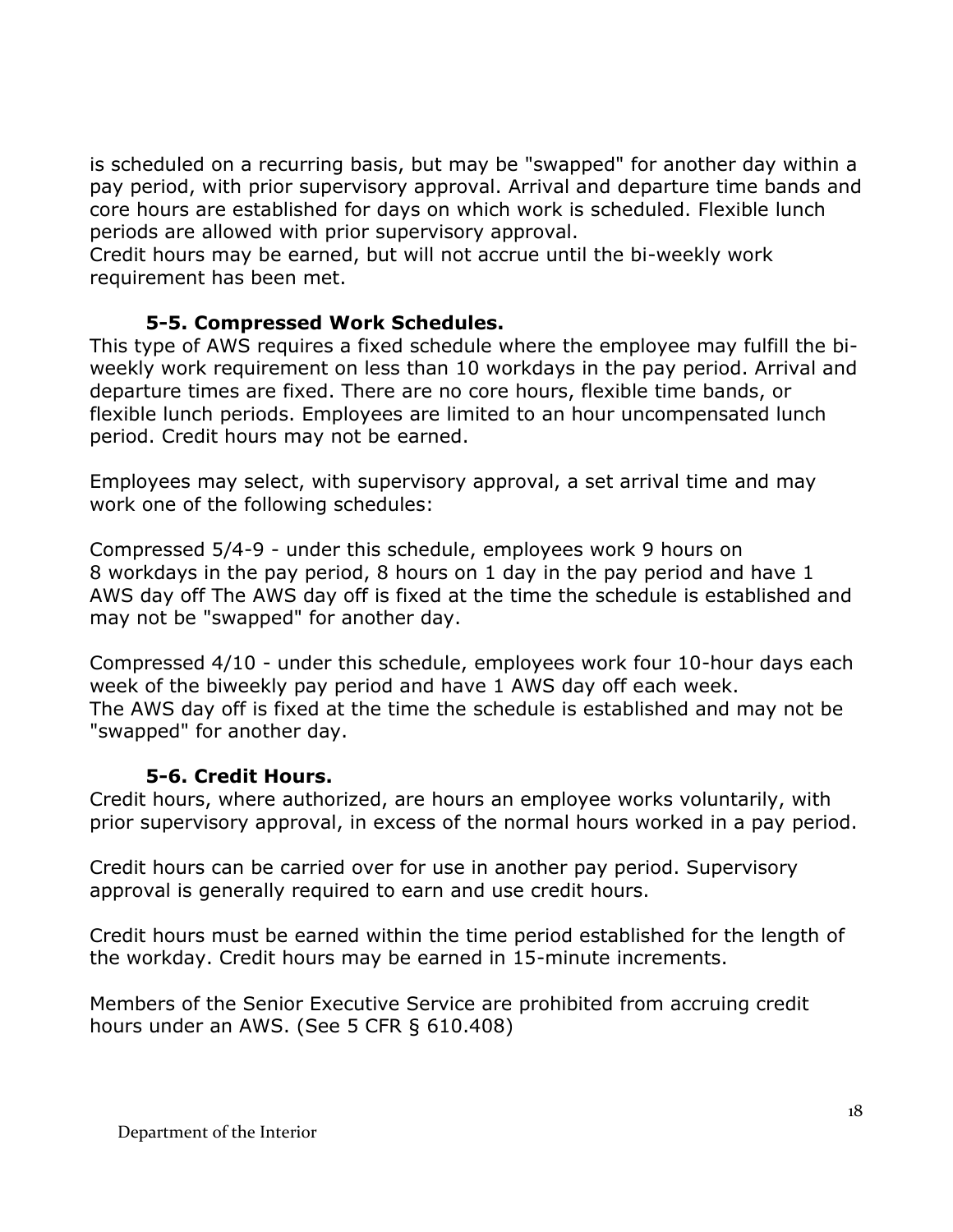Full time employees may only carryover a maximum of 24 credit hours from one pay period to the next. Part time employees may only carry over a maximum number of credit hours equal to one quarter (114) of their regular bi-weekly work requirement. Credit hours in excess of 24 hours are forfeited and do not entitle the employee to overtime compensation. Credit hours may not be earned or used by employees working under a compressed schedule.

# **5-7. Core Hours.**

Core hours are that part of the schedule of hours during the workday, workweek, or pay period that is within the tour of duty and during which employees must be present at work or on leave, or other excused absence. Core hours will be determined by each bureau/office and may be delegated to individual supervisors as deemed appropriate by the bureau/office. For example, in the Office of the Secretary the core hours are 9:30 a.m. to 3:30 p.m., with a break of either one half or 1 hour mid-day for lunch. Employees must be present at work during core hours, except for their scheduled lunch break, or must account for absent time with credit hours, compensatory time off, or appropriate charge to leave, or other excused absence.

# **5-8. Flexible Time.**

Flexible times are the hours during the workday, workweek, or pay period that are within the tour of duty and during which employees may choose to vary their time of arrival to and departure from the work site.

The flexible times will be determined by each bureau/office and may be delegated to individual supervisors as deemed appropriate by the bureau/office. For example, in the Office of the Secretary, flexible times are 6:30 a.m. to 9:30 a.m. and 3:30 p.m. to 7:30 p.m. The starting and ending times of alternative work schedules must be consistent with these flexible times; therefore, in this example the earliest employees may begin work is 6:30 a.m., and the latest they normally may work is 7:30 p.m.

# **5-9. Meal Time/Break.**

Meal time or an unpaid break of no less than 30 minutes and no more than one hour is required for each 6 hours or longer of work. The meal time or unpaid break may not be taken at the beginning or end of the workday. Unless provided for in a labor agreement, an employee has no entitlement to a paid break during work hours. Employees must work the number of hours appropriate to their work schedule.

# **5-10. Holidays.**

Department of the Interior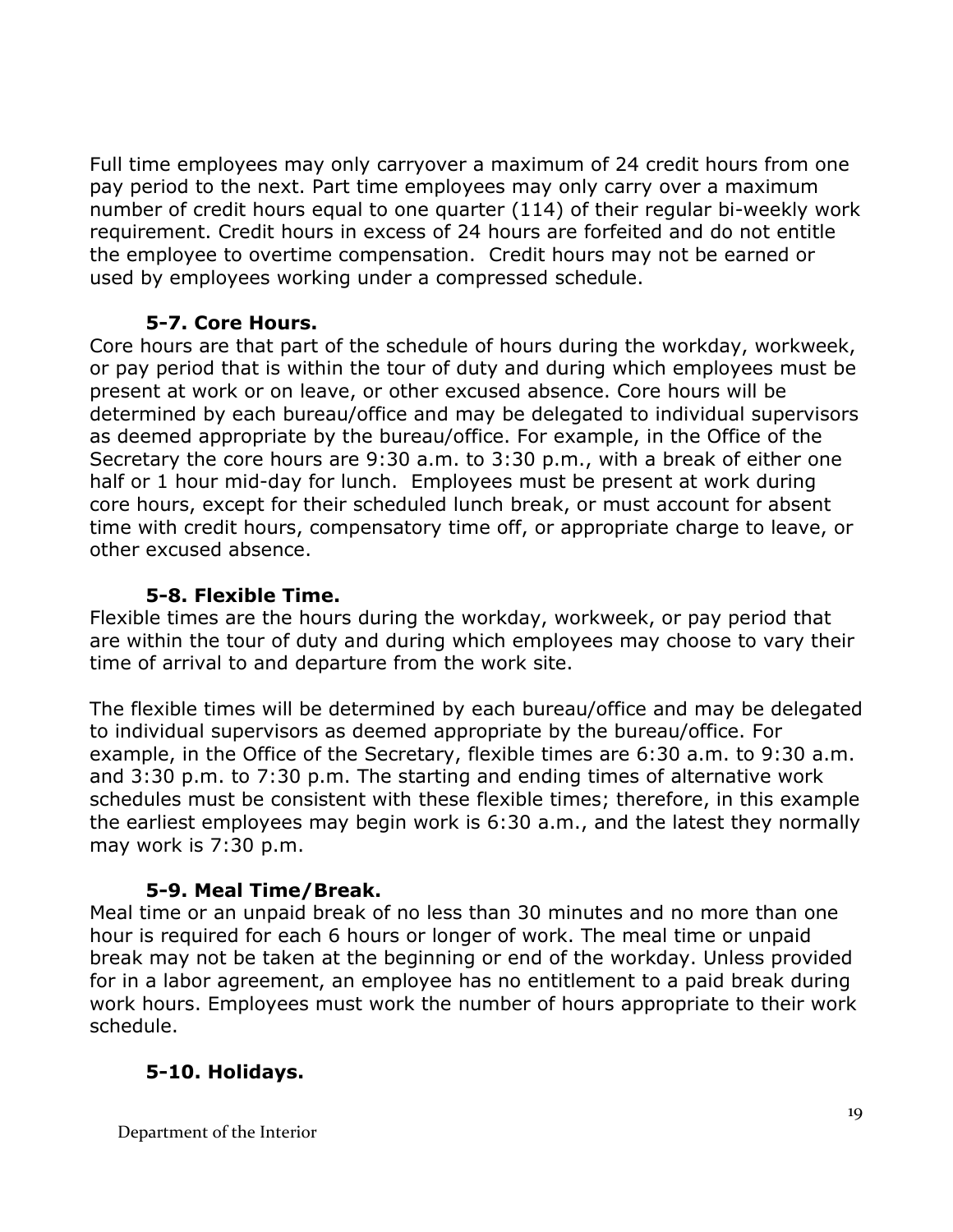Normal regulations regarding pay status before or after a holiday apply under AWS. Part-time employees will be paid under the appropriate regulations for holidays commensurate with their schedule. Employees working under a compressed work schedule will be paid the number of hours for which they were scheduled to work on the holiday.

For example, an employee who works a compressed 4/10 schedule will receive 10 hours of holiday pay. If the holiday falls on the AWS day off and that day is a Monday, the employee will be scheduled to take Tuesday off in lieu of the holiday and will be paid the number of hours they are scheduled to work on that day. If the holiday falls on an AWS day off and that day is a Friday, the employee will be scheduled to take Thursday off in lieu of the holiday and will be paid the number of hours they are scheduled to work on that day.

Full-time employees working under a flexible work schedule shall receive only 8 hours holiday pay for holidays. Under a flexible work schedule, if the AWS day off is the same day as the holiday, the employee and supervisor will determine which day within the same pay period will be taken as the AWS day off.

#### **5-11. Leave or Other Excused Absence.**

AWS has no effect on an employee's right to use annual or sick leave. All requirements for the advanced approval of non-emergency leave remain in effect. Responsibilities of employees and supervisors with regard to requesting and approving or disapproving leave, both annual and sick, remain the same.

Time off during an employee's basic work schedule must be charged to an appropriate leave category, compensatory time off, credit hours, or other excused absence. Approved leave taken for the entire day will be charged according to the number of hours that would normally have been worked. If an AWS employee uses annual or sick leave on a day the employee was otherwise scheduled to work, the employee must be charged leave for the total number of hours required by the work schedule on that day.

Excused absence may be granted to employees on AWS under the same circumstances as with employees on other work schedules.

#### **5-12. Travel, Training, Meetings and Conferences.**

Advanced planning is required to ensure that employees are able to attend required training, conferences, or temporary duty assignments without overtime authorization resulting from schedule conflicts. In cases where the training, travel, conference, or temporary assignments do not conflict with the normal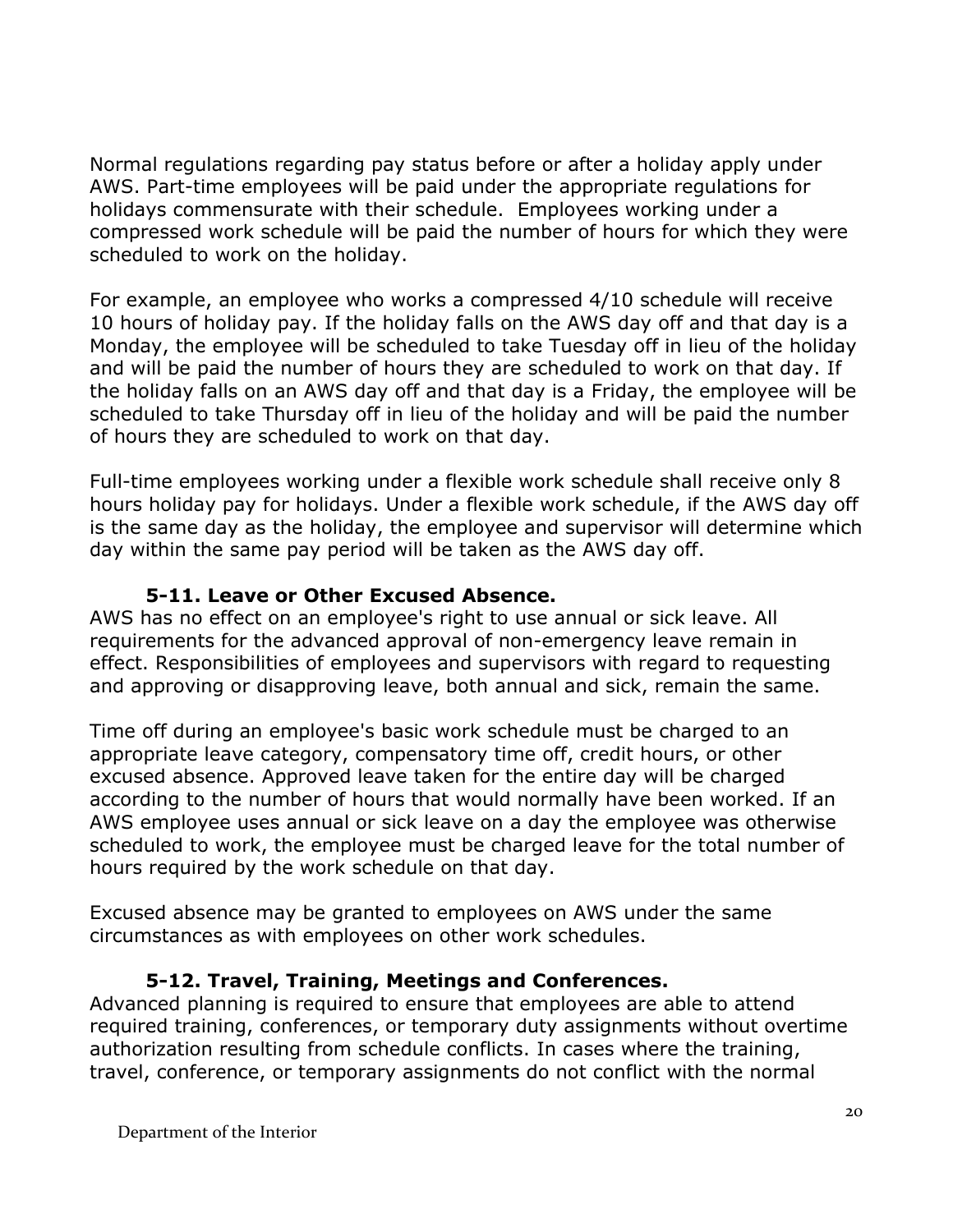work schedule, no change is necessary. Employees must work with their supervisors to amend their schedule as needed to attend conferences, training, and report for temporary duty assignments away from the regular duty station.

The amendment need not require the employee to revert to a normal 8-hour a day schedule, but may require switching the AWS day, or in the case of an employee working a 4/10 schedule, the employee may be required to work the 4/10 one week of the pay period and revert to five (5) eight-hour days for the week of training, travel or the conference.

#### **5-13. Time Accounting.**

With AWS, greater responsibility is placed on both the supervisor and the employee for scheduling, recording, and monitoring arrival and departure times. It is recommended that sign-in/ sign-out logs are used to record arrival and departure times of all employees in offices that implement the flexible work schedules

#### **5-14. AWS Agreement.**

Where AWS is authorized, an AWS agreement is strongly encouraged for participation. Each bureau/office will determine the specific agreement format to be used and process employees should use to request an AWS. Bureaus/offices are expected to establish a fair and equitable method for resolving schedule conflicts among their employees.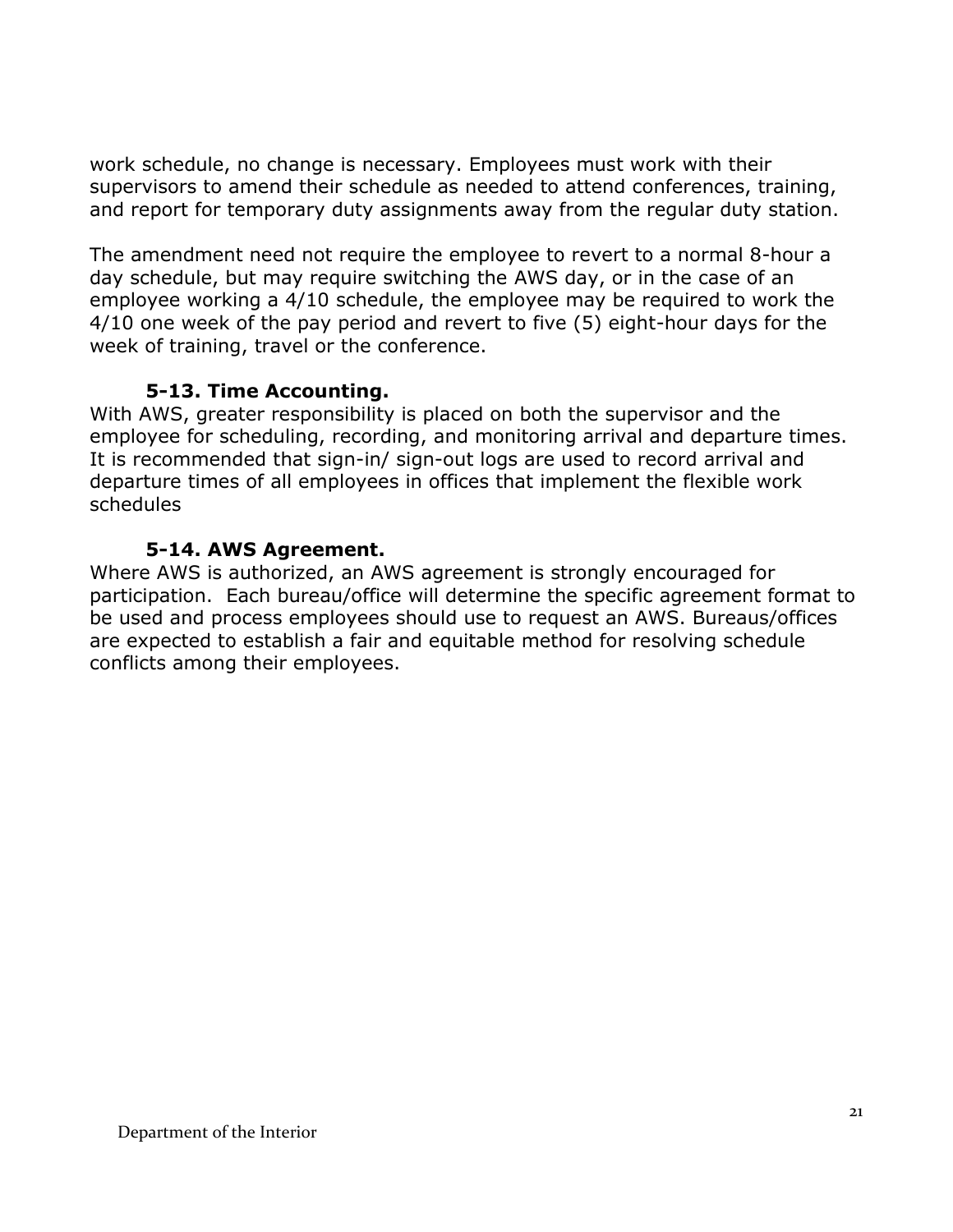#### **Appendix 1**

Overview of Flexible and Compressed Work Schedules

| <b>Flexible Work Schedules</b> |  |
|--------------------------------|--|
| <b>Basic Work Requirement</b>  |  |

Full-time employees are required to work 80 hours in a biweekly pay period. Supervisors may set daily or weekly work requirements. Employees may fulfill or complete their basic work requirement in less than 10 work days.

#### **Tour of Duty**

The tour of duty defines the limits within which an employee must complete their basic work requirement.

#### **Credit Hours**

Credit hours may be accrued if employees worked in excess of the basic workweek at the option of the employee and supervisor. Not all flexible work schedule programs provide for credit hours.

#### **Flexible Work Schedules Compressed Work Schedules Basic Work Requirement**

A full-time employee must work 80 hours in a biweekly pay period and must be scheduled to work on fewer than 10 work days. A part-time employee has a fixed schedule of fewer than 80 hours in a biweekly pay period and must be scheduled to work on fewer than 10 work days.

#### **Tour of Duty**

The tour of duty is defined by the fixed compressed work schedule that the supervisor established for the employee.

#### **Credit Hours**

Employees cannot accrue or use credit hours under a compressed work schedule.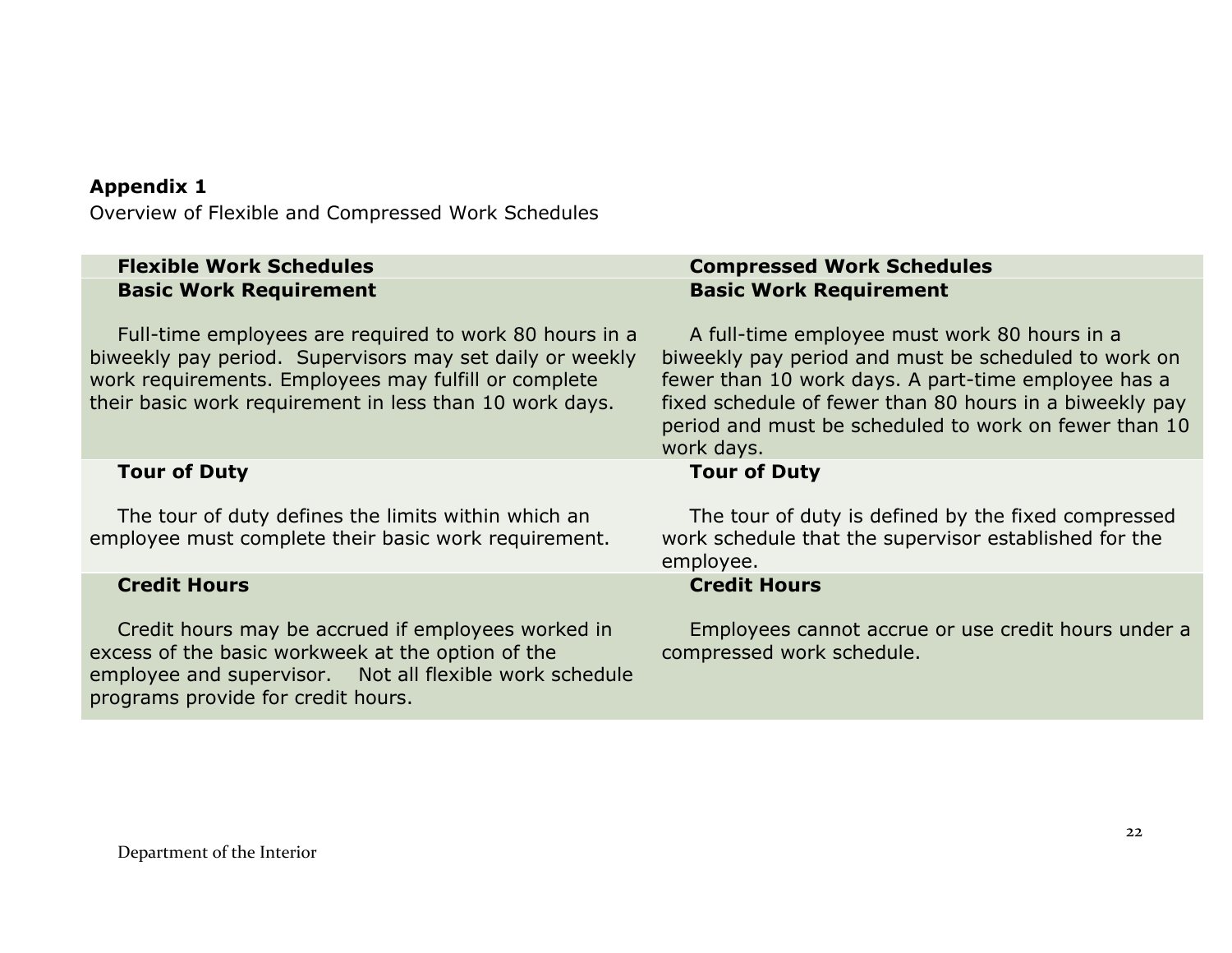# **Overtime Work**

Overtime work consists of hours of work that are officially ordered in advance and in excess of 8 hours in a day or 40 hours in a week, but does not include hours that compressed work schedule. For a part-time employee, are worked voluntarily, including credit hours, or hours that an employee is "suffered or permitted" to work which are not officially ordered in advance.

#### **Compensatory Time Off**

A supervisor may, at the request of an employee, approve compensatory time off in lieu of overtime pay for non-SES employees. Mandatory compensatory time off is limited to FLSA-exempt employees (who are not prevailing rate employees) whose rate of basic pay is greater than the rate for GS-10, step 10.

#### **f. Night Pay Differential**

Employees must receive night pay for those hours that are regularly scheduled between 6:00 p.m. and 6:00 a.m. to complete an 8-hour tour of duty. Employees must receive night pay for all designated core hours worked between 6:00 p.m. and 6:00 a.m. and for any regularly scheduled overtime work between those hours.

#### **Flexible Work Schedules Compressed Work Schedules Overtime Work**

For a full-time employee, overtime work consists of all hours of work in excess of the established overtime work must be hours in excess of the compressed work schedule for the day (more than at least 8 hours) or for the week (more than at least 40 hours).

#### **Compensatory Time Off**

Compensatory time off may be approved in lieu of overtime pay only for irregular or occasional overtime work by an employee other than an SES member. Mandatory compensatory time off is limited to FLSAexempt employees (who are not prevailing rate employees) whose rate of basic pay is greater than the rate for GS-10, step 10.

#### **Night Pay Differential**

The regular rules governing entitlement to night pay apply.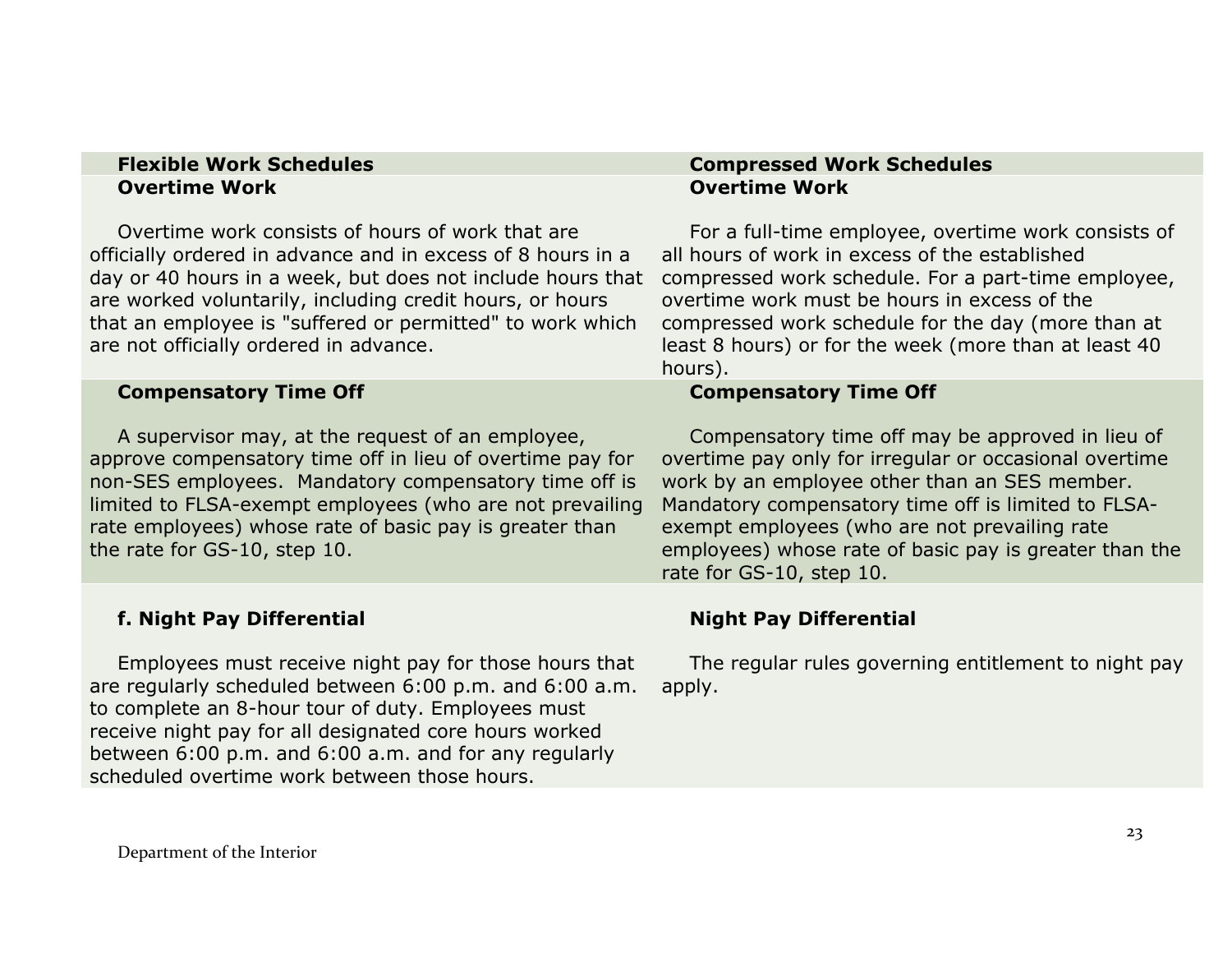# **Pay for Holiday Work**

Holiday premium pay for non-overtime work is limited to a maximum of 8 hours in a day for full-time or parttime employees. A part-time employee scheduled to work on a day designated as an "in lieu of" holiday for full-time employees is not entitled to holiday premium pay for work performed on that day.

#### **Pay for Sunday Work**

A full-time employee who performs regularly scheduled non-overtime work during a period of duty, part of which is performed on Sunday, is entitled to Sunday premium pay (25 percent of the rate of basic pay) for the entire period of work up to 8 hours. A part-time employee is not entitled to Sunday premium pay for Sunday work.

#### **Holidays**

A full-time employee prevented from working on a holiday (or an "in lieu of" holiday) is entitled to pay for 8 hours for that day. A part-time employee prevented from working on a holiday is entitled to pay for the number of hours he or she would have worked but for the holiday, not to exceed 8 hours. When a holiday falls on a non-work day for a part-time employee, there is no entitlement for an "in lieu of" holiday.

#### **Flexible Work Schedules Compressed Work Schedules Pay for Holiday Work**

Holiday premium pay for non-overtime work is limited to the number of hours normally scheduled for that day. A part-time employee scheduled to work on a day designated as an "in lieu of" holiday for full-time employees is not entitled to holiday premium pay for work performed on that day.

# **Pay for Sunday Work**

A full-time employee who performs regularly scheduled non-overtime work during a period of duty, part of which is performed on a Sunday, is entitled to Sunday premium pay (25 percent of the rate of basic pay) for the entire scheduled period of duty that day. A part-time employee is not entitled to premium pay for Sunday work.

# **Holidays**

A full-time employee prevented from working on a holiday (or an "in lieu of" holiday) is entitled to pay for the number of hours of the compressed work schedule for the employee on that day. A part-time employee prevented from working on a holiday is entitled to pay for the number of hours of the compressed work scheduled on that day. When a holiday falls on a nonwork day of a part-time employee, there is no entitlement to pay or an "in lieu of" holiday.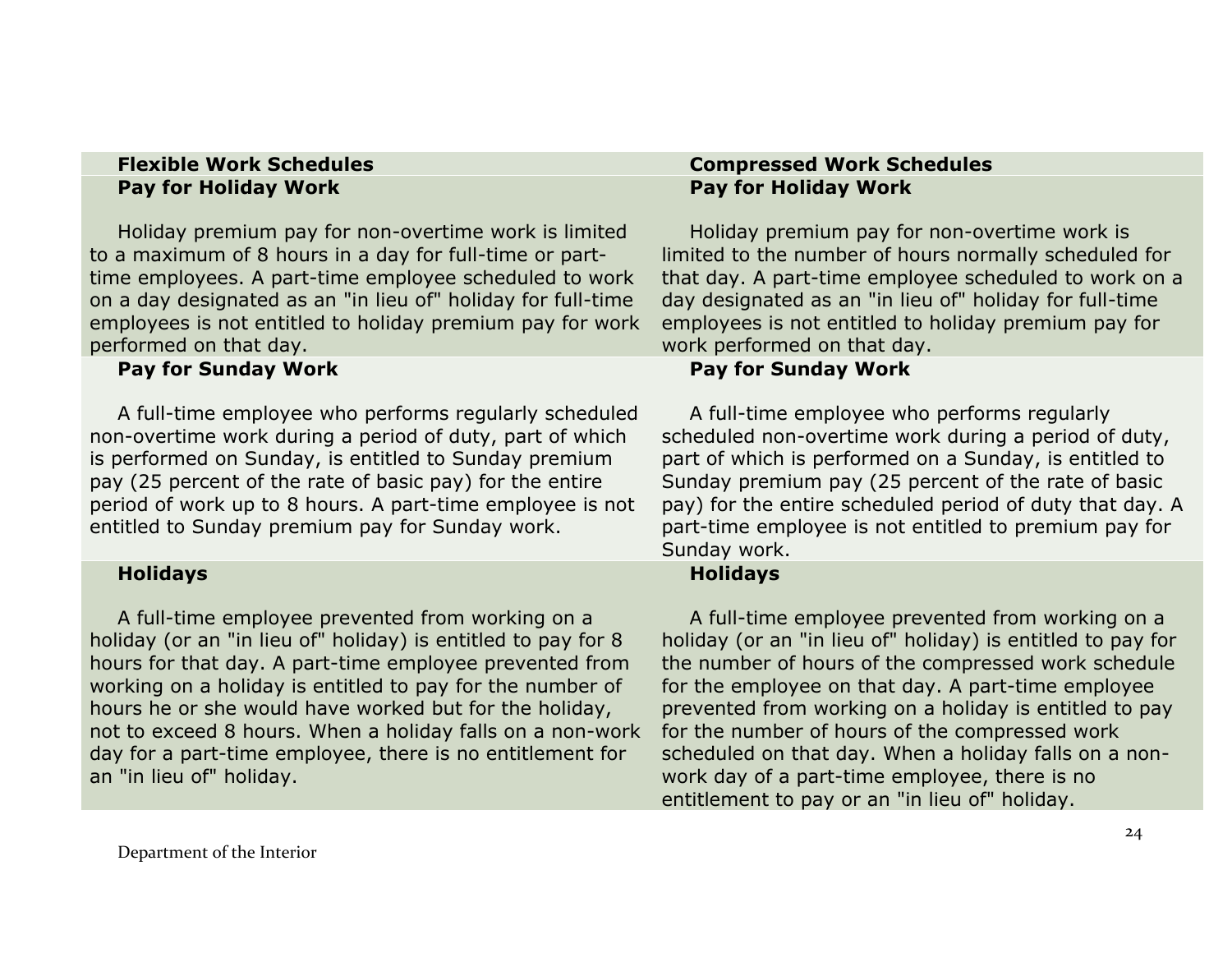|                        | <b>Flexible Work Schedules</b> |
|------------------------|--------------------------------|
| <b>Excused Absence</b> |                                |

The amount of excused absence a supervisor may grant an employee covered by a flexible work schedule is based on the employee's typical schedule.

#### **Temporary Duty**

The supervisor may allow an employee on a flexible work schedule to continue the existing schedule, modify it, or require them to follow the schedule used at the temporary work site.

#### **Travel**

Time spent in a travel status is considered to be hours of work only for FLSA exempt employees, and as provided in 5 C.F.R. § [550.112\(g\)](http://frwebgate.access.gpo.gov/cgi-bin/get-cfr.cgi?TITLE=5&PART=550&SECTION=112&TYPE=TEXT) or [5 U.S.C. § 5544](http://uscode.house.gov/uscode-cgi/fastweb.exe?getdoc+uscview+t05t08+547+0++%28%29%20%20AND%20%28%285%29%20ADJ%20USC%29%3ACITE%20AND%20%28USC%20w%2F10%20%285544%29%29%3ACITE%20%20%20%20%20%20%20%20%20) **and** [5 C.F.R.](http://frwebgate.access.gpo.gov/cgi-bin/get-cfr.cgi?TITLE=5&PART=551&SECTION=422&TYPE=TEXT)  § [551.422](http://frwebgate.access.gpo.gov/cgi-bin/get-cfr.cgi?TITLE=5&PART=551&SECTION=422&TYPE=TEXT) for nonexempt employees. Supervisors must determine whether or not they are required to place employees on a standard fixed schedule when traveling.

#### **Compressed Work Schedules Excused Absence**

All compressed work schedules are fixed schedules. The regular practices applicable to administration of excused absence apply.

#### **Temporary Duty**

(Same as Flexible Work Schedules)

#### **Travel**

(Same as Flexible Work Schedules)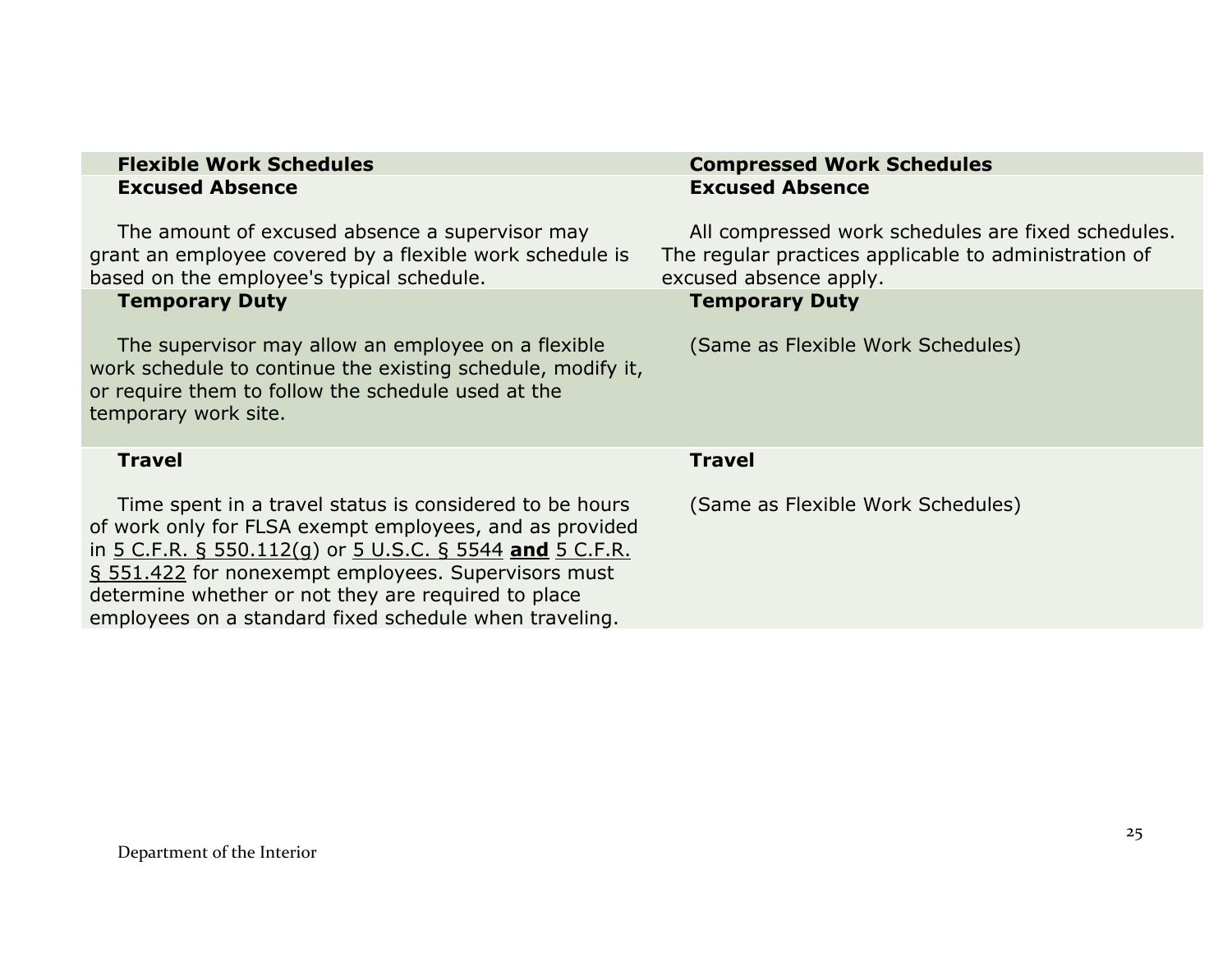#### **Flexible Work Schedules Compressed Work Schedules Determining Hardships under Flexible Work Schedules**

Because flexible work schedule programs generally provide employees the flexibility to continue to work traditional schedules, it is not necessary to consider exclusion of an employee from the flexible work schedule program for personal hardship.

# **Determining Hardships under Compressed Work Schedules**

An employee for whom a compressed work schedule program would impose a personal hardship may request exclusion from the program. The affected employee must submit such a request in writing to their supervisor. The supervisor must determine whether a personal hardship exists. If so, the supervisor, or other appropriate official, must except the employee from the compressed work schedule program or arrange for their reassignment to the first position that meets the criteria in  $5 \text{ U.S.C. }$ § 6127(b)(2)(B).